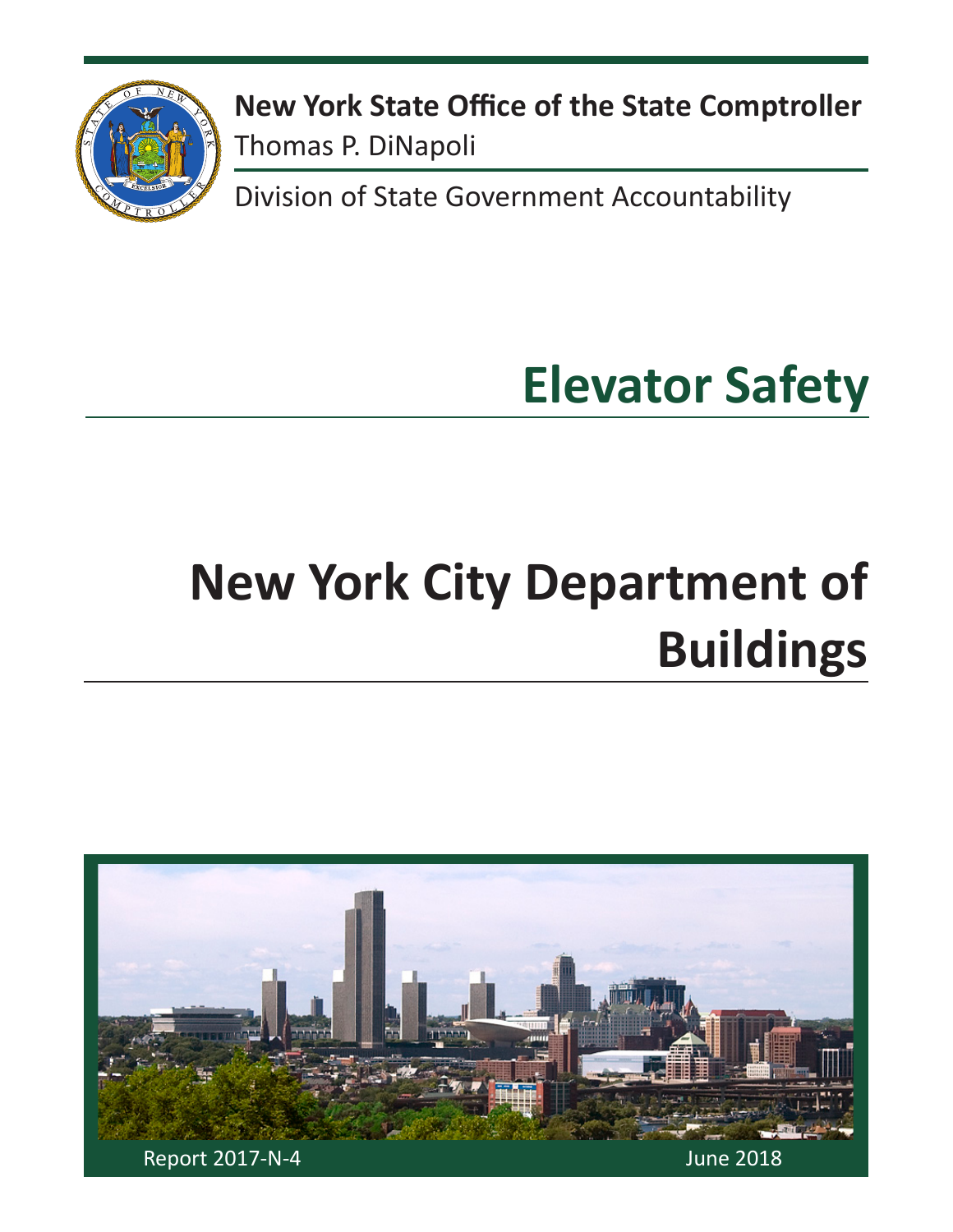## **Executive Summary**

### **Purpose**

To determine whether elevator inspections and tests are done timely and properly by inspectors who have the proper credentials. Our audit covered the period January 1, 2015 through October 20, 2017.

### **Background**

The New York City Department of Buildings (DOB) is responsible for regulating the safe and lawful use of more than 1 million buildings and construction sites in New York City. This responsibility includes the oversight of elevators that are subject to the New York City Administrative Code, Building Code, and the Rules of the City of New York. DOB is responsible for enforcing these codes and rules. DOB inspects some elevators, oversees the inspection of others done by companies hired by DOB (non-DOB inspectors), ensures elevators are tested, and monitors the results. The Building Code requires elevators under DOB's jurisdiction to be inspected and tested annually. Inspections are generally performed by non-DOB inspectors and tests are performed by inspectors hired by building owners. DOB has authorized the New York City Housing Authority to perform its own elevator inspections and tests. The Metropolitan Transportation Authority is responsible for the inspection and testing of its elevators.

### **Key Findings**

- We selected a judgmental sample of 12 elevators located in nine buildings, and observed, along with DOB inspectors, the inspection of these elevators by DOB contractors (non-DOB elevator inspectors) to determine whether elevator inspections were performed timely and properly. We found that elevator inspections are not properly done and, as a result, unsafe conditions are not always identified and remediated promptly:
	- We noted that two of nine non-DOB elevator inspectors had signed inspection certificates showing that they had inspected 15 elevators in 14 buildings. However, these elevators had not yet been inspected. Several of these elevators were not in our audit sample.
	- Three non-DOB inspectors failed to identify defective door restrictors, which may cause a door to open between floors – an imminently hazardous condition that requires an elevator to be taken out of service (cease use) until the problem is repaired.
	- Inspectors determined that the hoist cables (used to raise and lower elevators) for two elevators at two different buildings showed evidence of rouging – abrasions that cause the hoist cables to wear. At the first building, the rouging was missed by the non-DOB inspector. In another building, the non-DOB inspector, while noting the issue, did not have the required tool (gauge) to measure the diameters of the hoist cables, which would enable the inspector to determine the seriousness of the issue.
	- Non-DOB inspectors did not follow DOB's procedures and overlooked 29 violations, including an elevator emergency telephone not working, an expired fire extinguisher in the elevator machine room, and missing maintenance schedules and logs. DOB staff attributed this to non-DOB inspectors using procedures that are not as strict as those used by DOB's inspectors.
- We also reviewed DOB inspection data and saw no evidence that non-DOB inspectors performed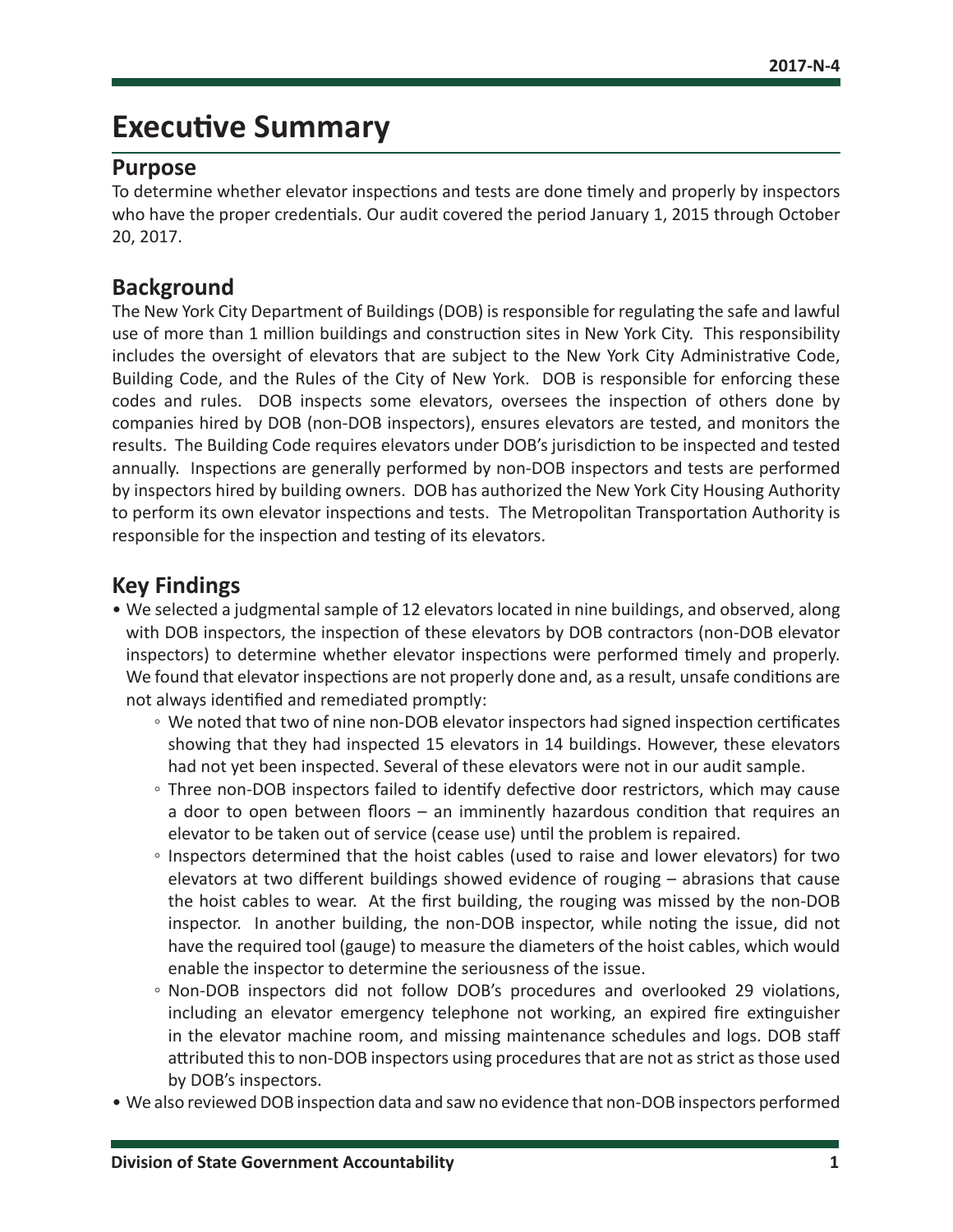8,087 of 62,166 required elevator inspections in 2015 and 6,741 of the required 63,314 elevator inspections in 2016. In many instances, the inspectors could not gain access to elevators and/ or buildings.

### **Key Recommendations**

- Reinforce with elevator inspection companies the required procedures for proper elevator inspections and for identifying elevators that need to be taken out of service.
- Mandate that non-DOB inspectors comply with DOB procedures when performing elevator inspections.
- Ensure that DOB communicates upcoming inspections with building owners. Establish specific deadlines by which building owners should respond to no-access inspection attempts.
- Use more forceful measures, including monetary penalties, against building owners when elevator tests are not performed.

## **Other Related Audit/Report of Interest**

[New York City Department of Buildings: Elevator Inspections and Tests \(2007-N-9\)](http://osc.state.ny.us/audits/allaudits/093009/07n9.pdf)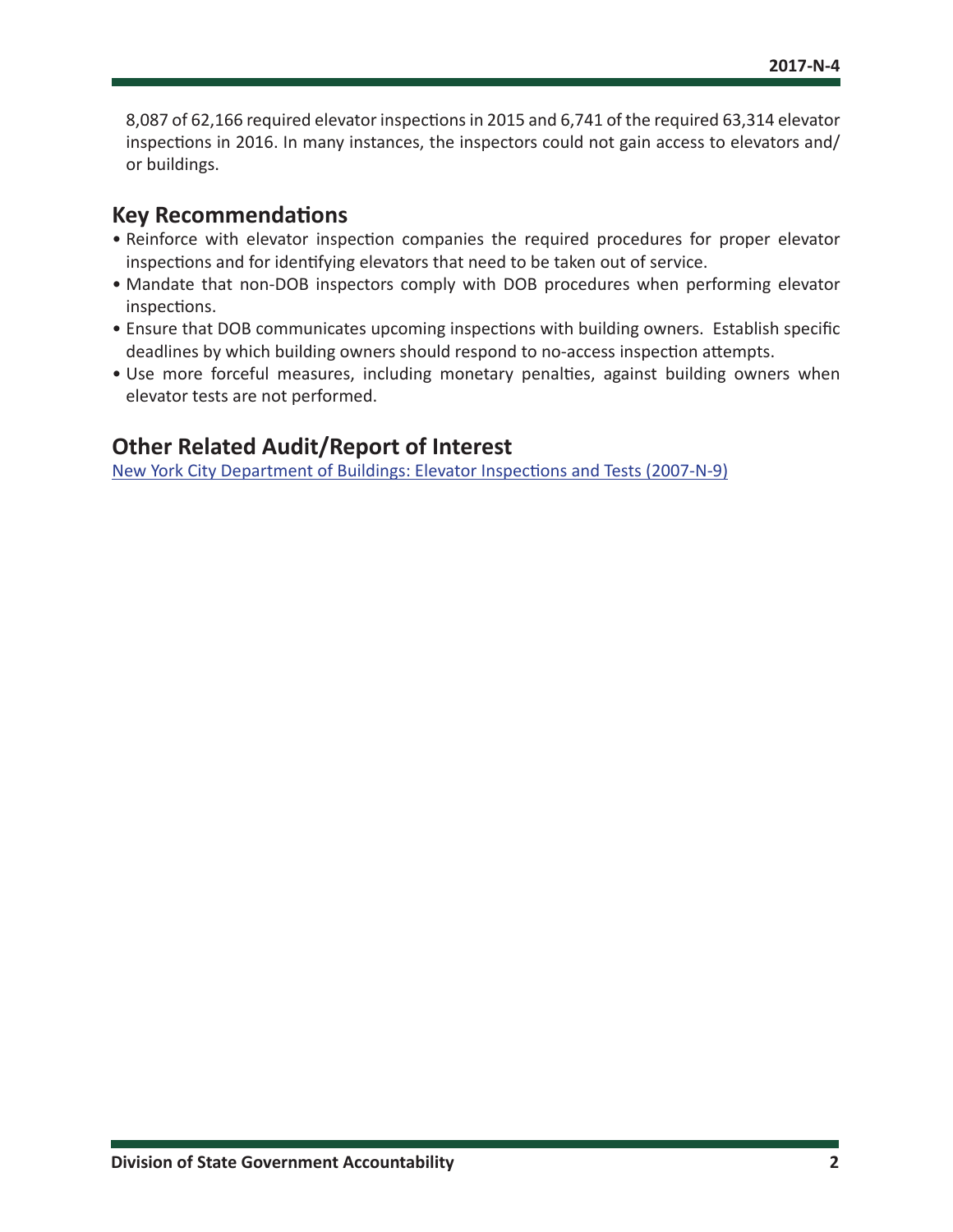## **State of New York Office of the State Comptroller**

### **Division of State Government Accountability**

June 6, 2018

Mr. Rick D. Chandler, P.E. Commissioner New York City Department of Buildings 280 Broadway New York, NY 10007

Dear Commissioner Chandler:

The Office of the State Comptroller is committed to helping State agencies, public authorities, and local government agencies manage government resources efficiently and effectively and, by so doing, providing accountability for tax dollars spent to support government operations. The Comptroller oversees the fiscal affairs of State agencies, public authorities, and local government agencies, as well as their compliance with relevant statutes and their observance of good business practices. This fiscal oversight is accomplished, in part, through our audits, which identify opportunities for improving operations. Audits can also identify strategies for reducing costs and strengthening controls that are intended to safeguard assets.

Following is a report of the New York City Department of Buildings entitled *Elevator Safety*. This audit was performed pursuant to the State Comptroller's authority as set forth in Article V, Section 1 of the State Constitution and Article III of the General Municipal Law.

This audit's results and recommendations are resources for you to use in effectively managing your operations and in meeting the expectations of taxpayers. If you have any questions about this draft report, please feel free to contact us.

Respectfully submitted,

*Office of the State Comptroller Division of State Government Accountability*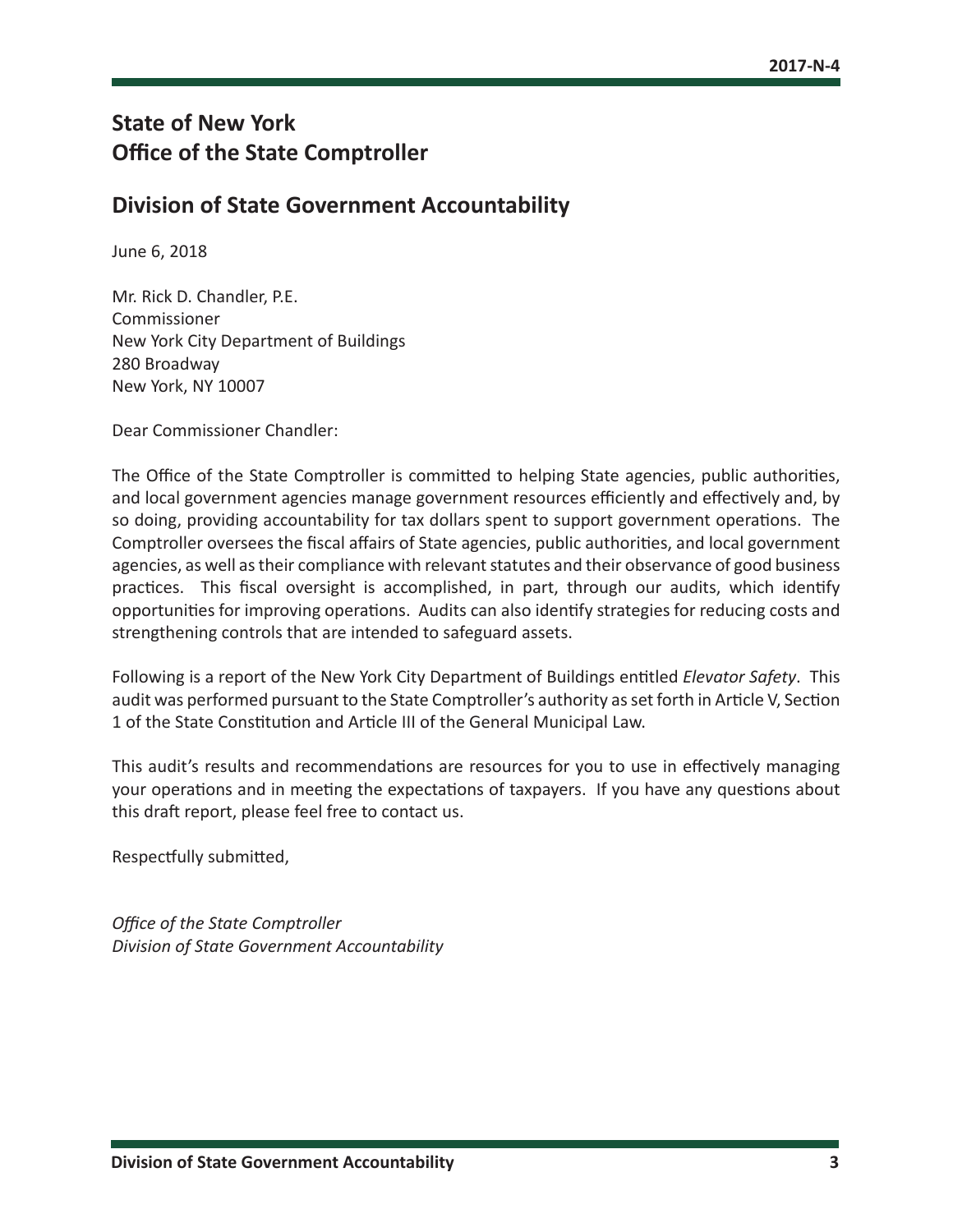## **Table of Contents**

| <b>Background</b>                         | 5  |
|-------------------------------------------|----|
| <b>Audit Findings and Recommendations</b> | 6  |
| Improper Inspections                      | 6  |
| Recommendations                           | 8  |
| Missing Inspections and Tests             | 8  |
| Recommendations                           | 10 |
| Audit Scope, Objective, and Methodology   | 10 |
| Authority                                 | 12 |
| <b>Reporting Requirements</b>             | 12 |
| Contributors to This Report               | 13 |
| Exhibit A                                 | 14 |
| <b>Exhibit B</b>                          | 15 |
| <b>Agency Comments</b>                    | 17 |
| <b>State Comptroller's Comments</b>       | 22 |

**State Government Accountability Contact Information: Audit Director:** Kenrick Sifontes **Phone:** (212) 417-5200 **Email:** [StateGovernmentAccountability@osc.](mailto:StateGovernmentAccountability%40osc.ny.gov?subject=)ny.gov **Address:** Office of the State Comptroller Division of State Government Accountability 110 State Street, 11th Floor Albany, NY 12236 This report is also available on our website at: [www.osc.state.ny.us](http://www.osc.state.ny.us)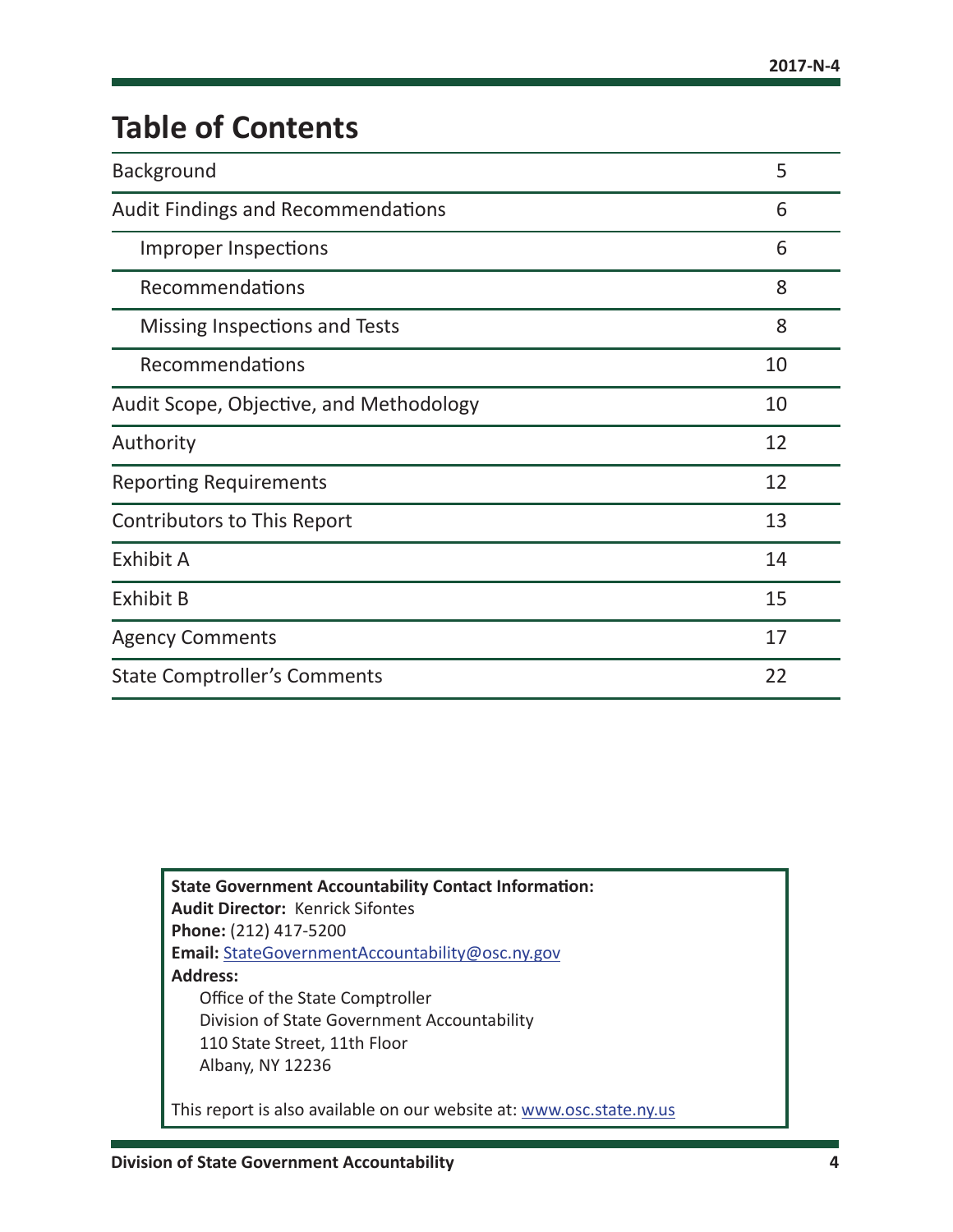## <span id="page-5-0"></span>**Background**

The New York City Department of Buildings (DOB) is responsible for regulating the safe and lawful use of more than 1 million buildings and construction sites in New York City. This responsibility includes the oversight of elevators and related vertical devices, such as escalators and lifts. The more than 70,000 elevators and related devices in the City are subject to various sections of the New York City Administrative Code, Building Code, and the Rules of the City of New York, which set forth elevator safety standards. DOB is responsible for enforcing these codes and rules. DOB inspects some elevators, oversees the inspection of others done by contractors (non-DOB inspectors), ensures that elevators are tested, and monitors the results.

The Building Code requires that elevators under DOB's jurisdiction be inspected and tested annually. In the City, certain elevators are not subject to inspections and testing by DOB or one of its contractors. Through a memorandum of understanding, DOB authorized the New York City Housing Authority to perform elevator inspections and tests within its buildings. Additionally, the Metropolitan Transportation Authority is responsible for inspecting and testing its elevators. An elevator inspection is a visual examination of an elevator and its parts to ensure the elevators are operating safely. An elevator test involves running the elevator to ascertain its condition. Annual inspections are generally performed by companies hired by DOB. Building owners hire DOB-licensed inspection companies to perform elevator tests. As of July 2017, DOB staff included 48 elevator inspectors and supervisors who conduct inspections of some elevators and related devices and oversee the inspections performed by two companies – Crimson Inspection L.L.C. (Crimson) and National Elevator Inspection Services, Inc. (NEIS).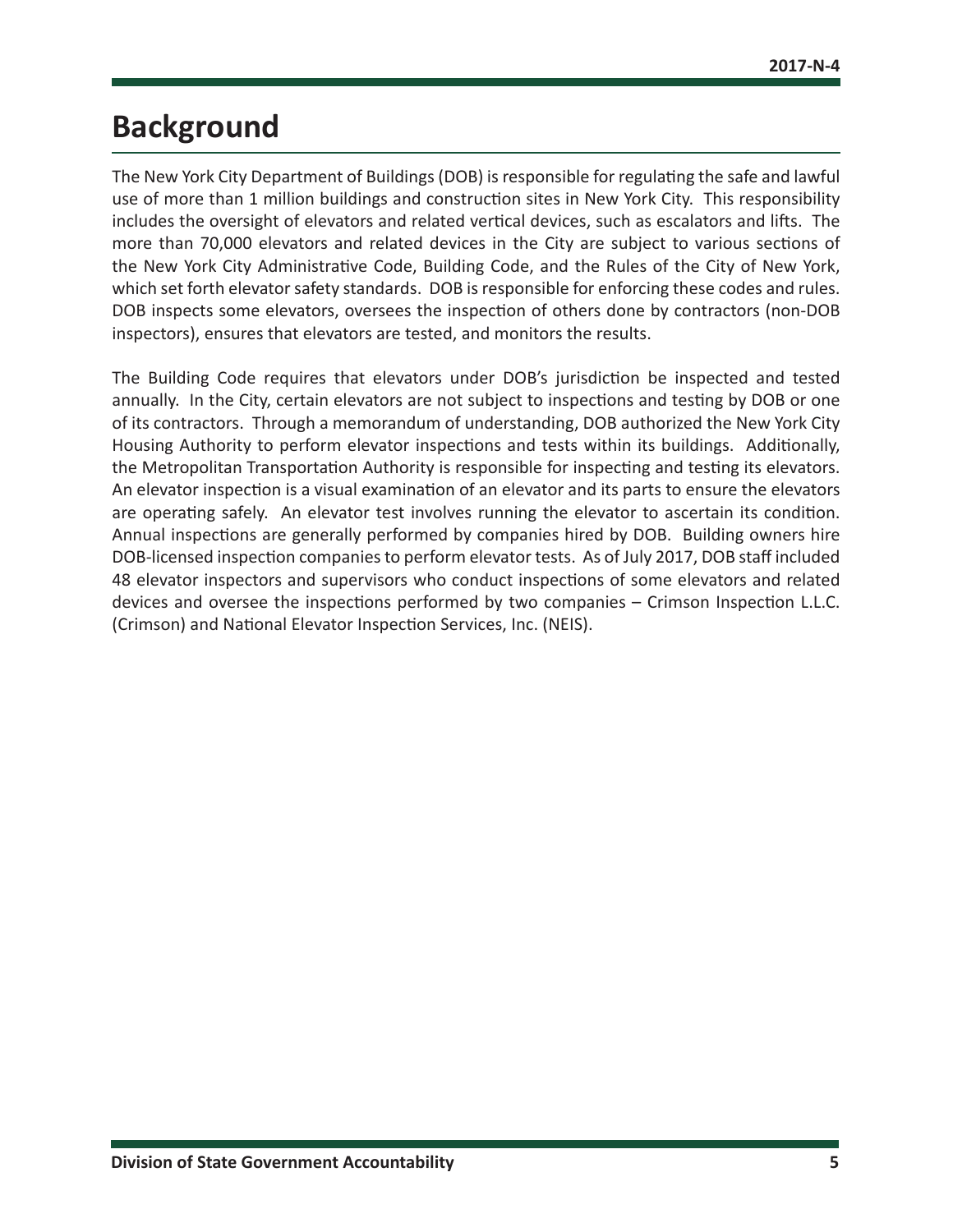## <span id="page-6-0"></span>**Audit Findings and Recommendations**

We concluded that while non-DOB inspectors had the appropriate credentials, they did not always perform thorough elevator inspections. Along with DOB inspectors, we accompanied non-DOB inspectors on a dozen elevator inspections. Elevator violations were missed or overlooked for 11 of the 12 sampled elevators. When we looked at the overall data for inspectors for 2015 and 2016, we determined that 14,828 elevator inspections that should have been performed by non-DOB inspectors were not performed. Moreover, we were unable to determine if a total of 8,437 tests were actually performed by inspectors hired by building owners, as DOB did not provide records to substantiate these tests. As a result, hazardous and other unsafe conditions were not always identified and corrected.

### **Improper Inspections**

According to Article 304 of the Administrative Code, DOB is responsible for annual inspections of most elevators in the City. DOB has delegated this responsibility, in part, to two companies – Crimson and NEIS.

We selected a judgmental sample of 12 elevators, located in nine buildings in the five boroughs – one building in Staten Island and two buildings each in the Bronx, Queens, Manhattan, and Brooklyn. During July and August of 2017, in the presence of DOB inspectors, we observed the inspection of these elevators by Crimson and NEIS employees (non-DOB inspectors) to determine whether elevator inspections were performed timely and properly. We also reviewed DOB's records to determine if required elevator tests were performed by inspectors hired by building owners. During our visits, we noted that:

- Two of the non-DOB inspectors had signed certificates indicating they had inspected 15 elevators at 14 buildings, even though the inspections had not been done at the time. (Several of these elevators were not part of our sample.)
- A door zone restrictor is an elevator device that prevents the door of an elevator from opening when the elevator is between floors. According to a DOB official, a restrictor malfunction is an imminently hazardous condition. The official added that when a door zone restrictor malfunctions, the elevator must be taken out of service (cease use) until the problem is repaired. Three non-DOB inspectors failed to identify defective door zone restrictors on elevators in three different buildings, and allowed the elevators to remain in service. A fourth non-DOB inspector identified the defect on the elevator in another building, but did not consider it to constitute an imminently hazardous condition. Instead, he considered the condition as having a lesser effect on life, health, and safety, and allowed the elevator to remain in service. When asked why the elevators were allowed to remain in service, the non-DOB inspectors we spoke to told us that their companies' policies do not require an elevator to be taken out of service when a door zone restrictor malfunctions. This policy is not in alignment with DOB's procedures and practices and represents a potential serious hazard. The DOB inspectors subsequently took the four elevators out of service.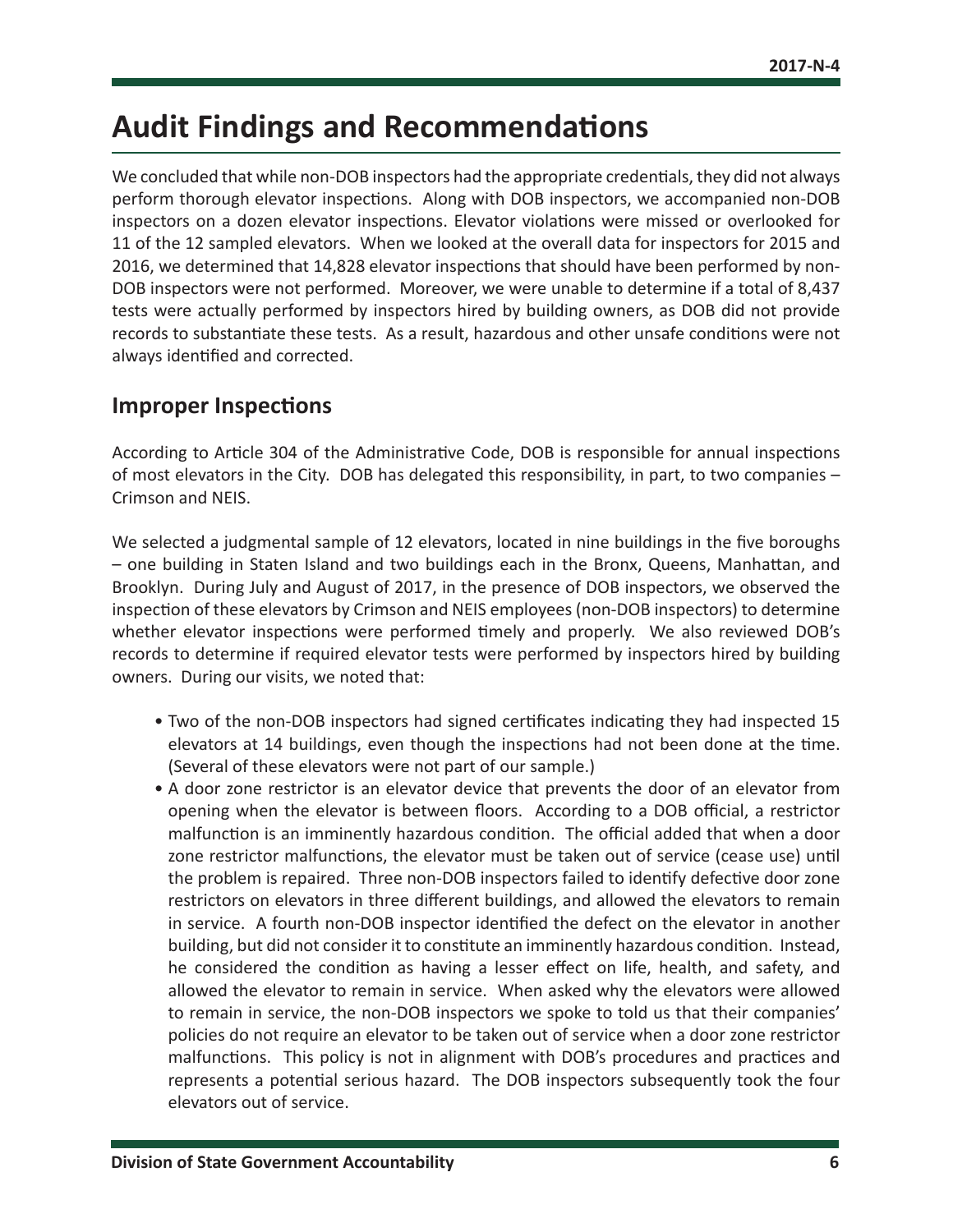- Hoist ropes (hoist cables) are used to raise and lower elevators. Inspectors determined that the hoist cables for two elevators at two different buildings showed evidence of rouging (see Exhibit A) – abrasions that cause the hoist cables to wear. Over time, rouging reduces the diameter of the hoist cables and impacts their integrity. At the first building, the rouging was missed by the non-DOB inspector but noticed by the DOB inspector. In another building, both the DOB inspector and the non-DOB inspector observed that the hoist cables of an elevator were rouging. However, the non-DOB inspector did not have the required tool (gauge) to measure the diameters of the hoist cables. A gauge was provided by the DOB inspector and the diameters of the hoist cables were measured. The DOB inspector confirmed that the cables were worn. However, he decided that the worn cables, while needing replacement and constituting a violation, did not require the elevator to be taken out of service. The inspector who did not have a gauge was subsequently terminated by his company for unprofessionalism.
- At four of the nine sampled buildings, four non-DOB inspectors did not inspect the tops of elevator cars or the elevator pits – the spaces between the floor of the elevator and the bottom of the elevator shaft. The American Society of Mechanical Engineers (ASME) requires that the tops and pits of elevators be inspected. DOB's contracts with Crimson and NEIS require compliance with ASME standards. One of the non-DOB inspectors, when told by a DOB inspector to check the tops and pits of the elevators, became angry and threw his documents on the floor. Subsequently, we asked selected non-DOB inspectors why they did not inspect the tops and pits of elevators. They told us they were concerned about their safety and that examining the tops and pits of elevators is prohibited by their companies. However, as described above, that prohibition contradicts ASME and DOB procedures as well as the companies' DOB contracts. DOB officials told us that one of the four non-DOB inspectors was also subsequently terminated by his company for unprofessional behavior – this individual had also signed off on inspections prior to actually performing the inspections (see example above).

DOB officials told us they revisited some Crimson and NEIS inspections but have no plans to reinspect the elevators that were inspected by the two terminated non-DOB inspectors. Officials added they plan to meet with Crimson and NEIS representatives to reinforce required inspection procedures and will implement an inspection checklist for the non-DOB inspectors. DOB officials also told us that once an elevator is taken out of service, further inspections of any other elevators in the building are discontinued. According to DOB officials, this practice frees up the remaining elevators to be used by tenants, employees, and visitors. We question whether this practice maximizes riders' convenience at the expense of their safety.

During our site visits, DOB inspectors pointed out 29 violations that were missed or resulted from the inconsistent application of inspection procedures by non-DOB inspectors (see Exhibit B). These violations included a non-working emergency telephone in an elevator, an expired fire extinguisher in the elevator machine room, and missing maintenance schedules and logs. Moreover, the non-DOB inspectors did not check an emergency stop switch, a brake maintenance tab, and the ventilation on a hydraulic elevator. DOB inspectors advised that some violations were not identified because the procedures applied by the non-DOB inspectors are not as strict as those applied by DOB's inspectors.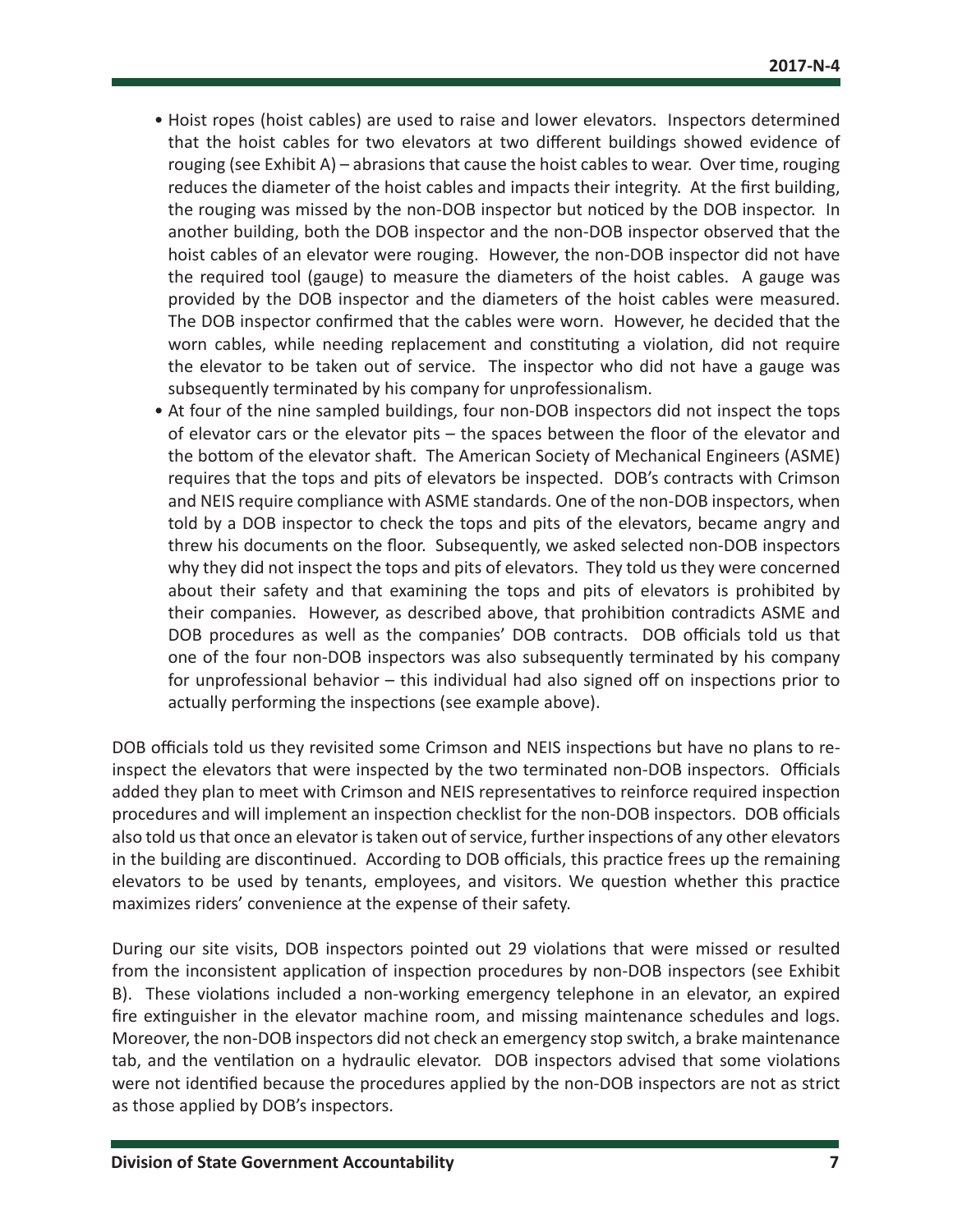<span id="page-8-0"></span>Since DOB delegated its inspection responsibilities to Crimson and NEIS, it must ensure that their inspectors have the necessary skills and perform the required procedures. Among other available remedies, DOB can penalize Crimson and NEIS for their inspectors' poor performance under certain conditions.

### **Recommendations**

- 1. Reinforce with elevator inspection companies the required procedures for proper elevator inspections and identify violations that require elevators to be taken out of service.
- 2. Require that non-DOB inspectors comply with all DOB procedures when performing elevator inspections, including having the necessary tools to thoroughly inspect the elevators.
- 3. Re-inspect the elevators previously inspected by ineffective non-DOB inspectors.
- 4. Revisit the practice of discontinuing elevator inspections at a site when an elevator is taken out of service.
- 5. Penalize Crimson and NEIS for improper inspections as appropriate.

## **Missing Inspections and Tests**

The Building Code and other regulations define how often elevator inspections and tests must be performed. DOB not only schedules inspections, but also maintains records of the number of inspections and tests that are performed. We found that a significant number of elevators were not inspected and a number of elevator tests may not have been performed, as records of these tests were not available from DOB. DOB officials told us that some elevators are not inspected because the contracted inspectors are unable to gain entry to the elevators and/or buildings.

### *Annual Inspections*

According to DOB records, 62,166 and 63,314 elevators (including dismantled elevators) were subject to annual inspections in 2015 and 2016, respectively. We saw no evidence that 8,087 of the 62,166 elevators (13 percent) were inspected in 2015 and that 6,741 of the 63,314 (11 percent) elevators were inspected in 2016. Our analysis of the uninspected elevators concluded that 2,926 of the 8,087 (36 percent) missed inspections in 2015 occurred because non-DOB inspectors could not gain access to elevators and/or buildings. The same determination was made for 2,650 of the 6,741 (39 percent) missed inspections in 2016. DOB officials could not explain why the remaining 9,252 (5,161 in 2015 and 4,091 in 2016) were not inspected.

DOB officials told us that building owners are not provided with the dates for when elevators will be inspected. Officials stated that DOB would post a "Notice to Call for Inspection" on the building when the inspector cannot gain access to inspect an elevator. The notice informs the owner of the attempted inspection and requests that DOB be contacted to schedule another inspection.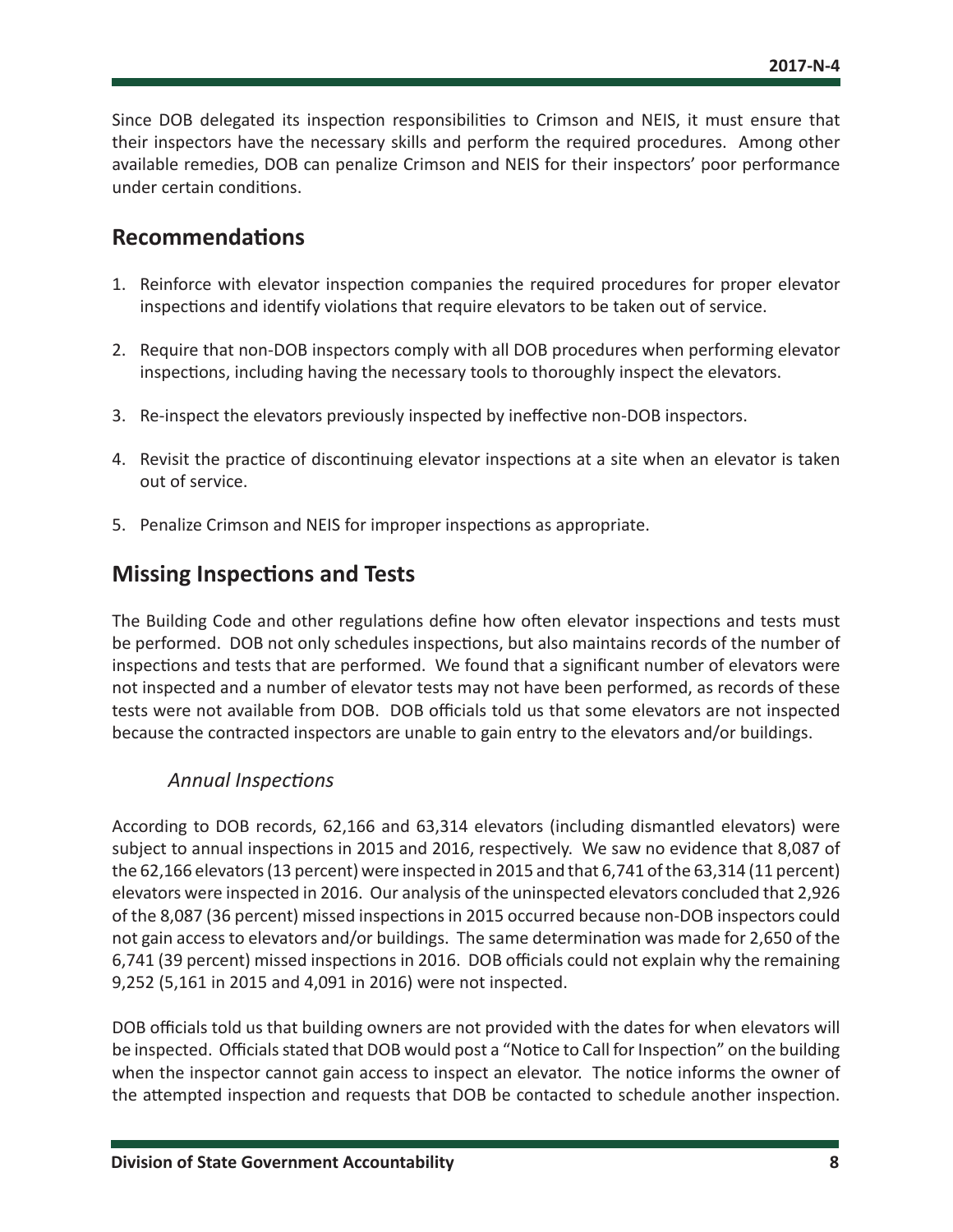However, the notice does not include a specific date by which the owner must contact DOB. We asked DOB officials if violations are issued when inspections cannot be performed. They advised that violations would only be issued if inspectors are unable to access a building for more than three consecutive years.

The lack of access to elevators is not a new issue. An audit report issued by the New York City Comptroller on October 21, 2010 reported that between September 20, 2009 and October 3, 2009, non-DOB inspectors were unable to inspect 165 elevators because they could not gain access to buildings. The report recommended that DOB employ stronger enforcement actions to encourage the building owners' compliance. However, more than eight years later, non-DOB inspectors' access to certain buildings still remains a major problem. With so many uninspected elevators in 2015 and 2016 due to lack of access, DOB needs to take more forceful actions to ensure compliance – such actions could include imposing monetary penalties, where appropriate.

### *Periodic Tests*

The Administrative Code requires that Category 1 tests of active elevators be performed annually and Category 5 tests every five years. A Category 1 test involves running an elevator to ascertain its condition. It includes a no-load safety test to ensure that the elevator is safe and functional; a visual inspection of the elevator's braking systems; and checks to confirm that switches, belts, and other devices are working properly. In addition to the tests performed under Category 1, Category 5 tests require elevators to be run at full-load capacity. Tests are performed by DOBlicensed inspection companies hired by building owners and are witnessed by licensed elevator inspection companies not affiliated with the companies performing the tests. According to DOB records, 61,297 and 62,429 elevators were subject to Category 1 tests (dismantled elevators are not tested) in 2015 and 2016, respectively. Further, 8,641 and 7,997 elevators were subject to Category 5 tests in 2015 and 2016, respectively.

For 2015, DOB did not have records to show whether 2,265 of the 61,297 Category 1 tests were performed. For 2016, records were not available to show whether 5,011 of the 62,429 Category 1 tests were performed. We also found that DOB did not have records to show whether 625 of the 8,641 Category 5 inspections for 2015 and 536 of the 7,997 Category 5 inspections for 2016 were performed.

In an effort to compel compliance, DOB issued violation notices to building owners for the majority of the missing Category 1 tests that were not performed in 2015 and 2016. Violation notices for the remaining 2015 Category 1 tests were issued by DOB in December 2016. Similarly, violation notices for the remaining 2016 Category 1 tests were issued in September 2017. DOB officials did not explain why it took so long to issue the remaining notices. Property owners may not receive contemporaneous violation notices for missing Category 5 tests as, according to DOB officials, such violations are issued once every five years. DOB officials advised that violations remain on the buildings and owners must have the required tests performed prior to refinancing or selling the buildings. DOB should consider taking a more aggressive action in order to ensure that Category 1 and Category 5 tests are performed.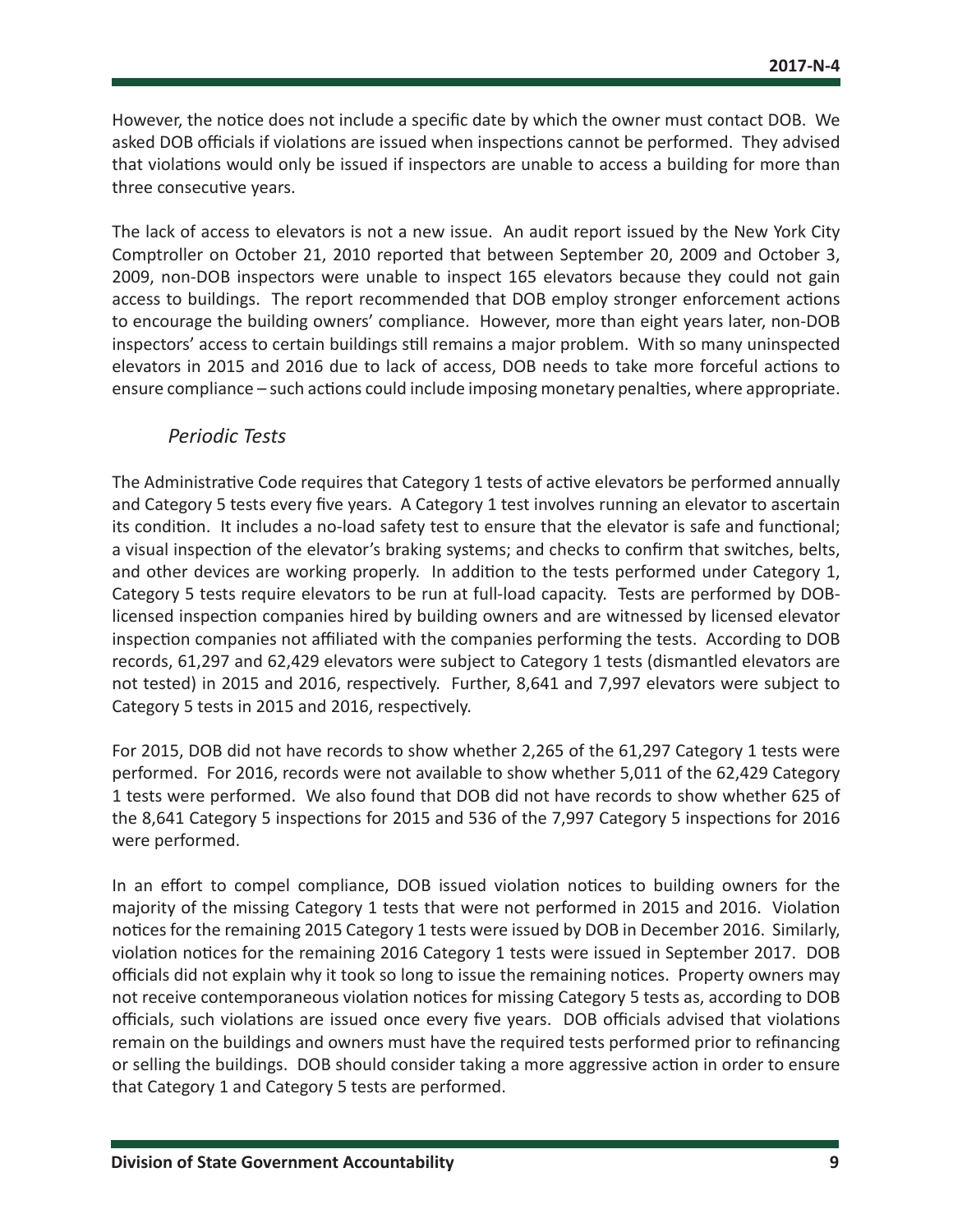### <span id="page-10-0"></span>**Inspector Credentials**

DOB and non-DOB elevator inspectors must meet certain education, experience, and security requirements to be licensed. Those performing annual inspections must either be licensed by DOB or comply with standards established by ASME. In addition, non-DOB inspectors who perform elevator tests must be licensed by DOB. Further, DOB inspectors must pass a civil service test, have a license as a professional engineer or be a currently registered New York State architect, or complete an apprenticeship program in the assembly, installation, repair, or design of elevators.

To determine whether inspectors were qualified to conduct elevator inspections and tests, we selected a sample of 68 inspectors and reviewed their personnel files and/or licensing documentation. Our sample included a judgmental sample of 15 DOB in-house inspectors, a judgmental sample of 15 private inspectors hired by building owners, and all 38 non-DOB inspectors working under contract to DOB. We found that all 68 inspectors in our sample had the required credentials (education, experience, and/or security clearances) for their positions.

### **Recommendations**

- 6. Ensure that DOB communicates upcoming inspections with building owners. Establish specific deadlines by which building owners should respond to no-access inspection attempts.
- 7. Determine the reasons for the missing inspections in 2015 and 2016 and work to eliminate those conditions.
- 8. Take additional actions, such as monetary penalties, against building owners when elevator tests are not performed.
- 9. Communicate more timely with building owners and management when Category 5 tests are not performed.

## **Audit Scope, Objective, and Methodology**

The objective of our audit was to determine whether elevator inspections and tests were done timely and properly by inspectors with the required credentials. Our audit covered inspection and test information from January 1, 2015 through October 20, 2017, including inspector credentials.

To accomplish our objective and assess related internal controls, we interviewed DOB officials, DOB in-house elevator inspectors, and non-DOB elevator inspectors. We also observed 12 elevator inspections performed at nine buildings by the two non-DOB elevator inspection companies. For each of the five boroughs, we judgmentally selected one day when our auditors were available and elevator inspections were scheduled, and arranged to observe those scheduled inspections. For the days selected, one borough had only a single building being inspected and the other four boroughs had two buildings each. As some buildings have more than one elevator, we observed a total of 12 inspections at the nine buildings visited on the five days selected.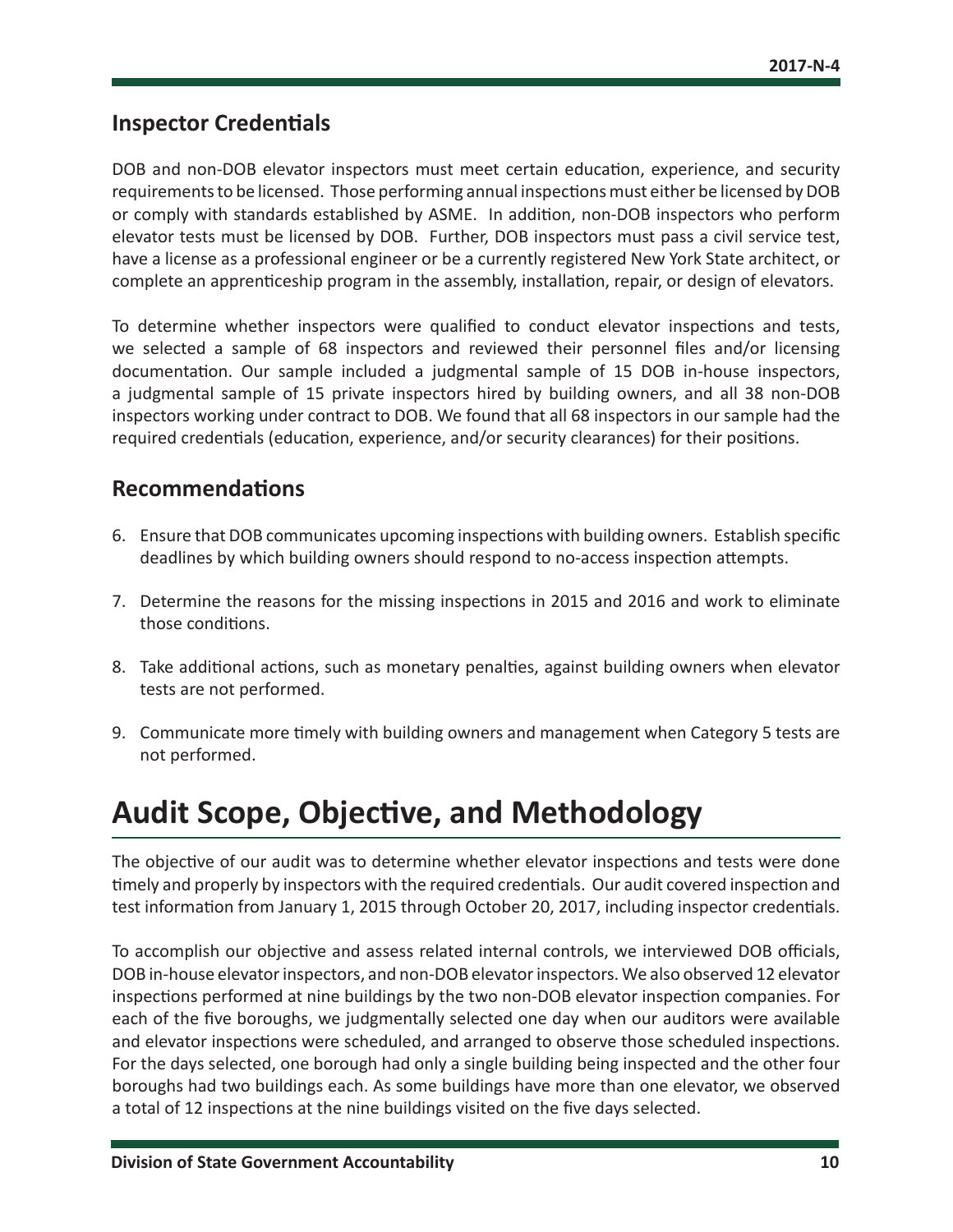We selected a judgmental sample of 15 DOB in-house inspectors by taking the first 15 names from an alphabetical listing of 57 inspectors employed between January 1, 2015 and September 30, 2017. We also selected a judgmental sample of 15 non-DOB inspectors hired by building owners by taking the first 15 names from an alphabetical listing of 43 inspectors we created from DOB records.

Furthermore, we reviewed DOB's website, the relevant sections of the Administrative and Building Codes, as well as the Rules of the City of New York. We also reviewed inspection and test records, inspector credentials, and DOB's monitoring activities for the time period from January 1, 2015 through October 20, 2017.

We obtained DOB's elevator inspection database for January 1, 2015 through June 14, 2017 and reviewed it to determine whether the required elevator inspections and tests were performed timely. We selected a judgmental sample of 70 inspection reports that had been received in May 2017 and traced them to DOB's database. We also selected a judgmental sample of 56 database entries based on the type of inspection and the borough where the elevator was located and traced them to the inspection reports. Due to the haphazard way inspection reports are filed, DOB was only able to provide us with 17 of the 56 inspection reports. However, based on other audit work, we believe that DOB's database is sufficiently reliable for our audit purpose.

We conducted our performance audit in accordance with generally accepted government auditing standards. These standards require that we plan and perform the audit to obtain sufficient, appropriate evidence to provide a reasonable basis for our findings and conclusions based on our audit objective. We believe that the evidence obtained during the audit provides a reasonable basis for our findings and conclusions based on our audit objective.

As is our practice, we notified DOB officials at the onset of the audit that we would be requesting a representation letter in which agency management provides assurances, to the best of their knowledge, concerning the relevance, accuracy, and competence of the evidence provided to the auditors during the course of the audit. The representation letter is intended to confirm oral representations made to the auditors and to reduce the likelihood of misunderstandings. Agency officials normally use the representation letter to assert that, to the best of their knowledge, all relevant financial and programmatic records and related data have been provided to the auditors. They affirm either that the agency has complied with all laws, rules, and regulations applicable to its operations that would have a significant effect on the operating practices being audited, or that any exceptions have been disclosed to the auditors. However, at the onset of our audit officials at DOB advised us that they would not provide a representation letter in connection with our audit. As a result, we lack assurance from DOB officials that all relevant information was provided to us during the audit.

In addition to being the State Auditor, the Comptroller performs certain other constitutionally and statutorily mandated duties as the chief fiscal officer of New York State. These include operating the State's accounting system; preparing the State's financial statements; and approving State contracts, refunds, and other payments. In addition, the Comptroller appoints members to certain boards, commissions, and public authorities, some of whom have minority voting rights.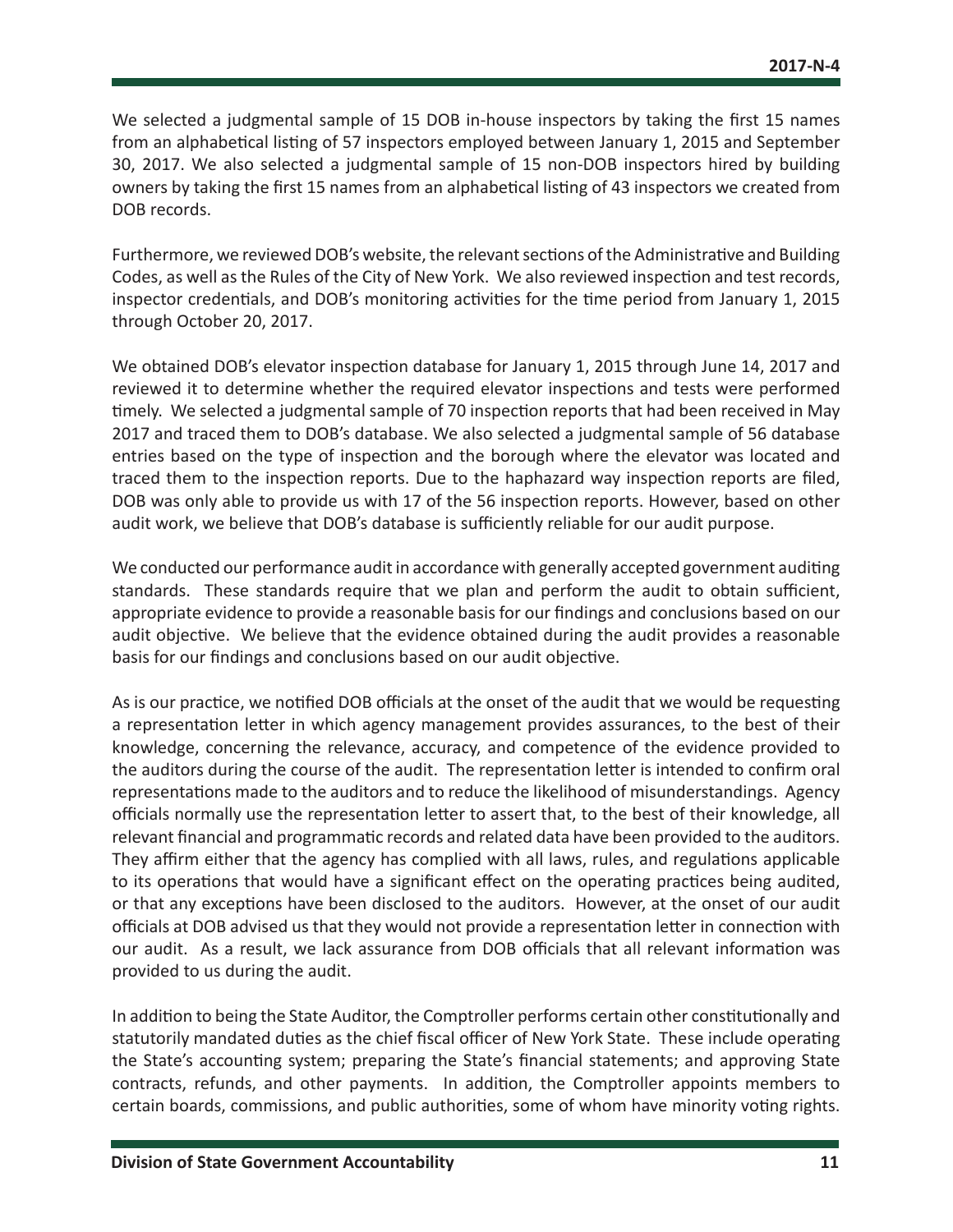<span id="page-12-0"></span>These duties may be considered management functions for purposes of evaluating organizational independence under generally accepted government auditing standards. In our opinion, these management functions do not affect our ability to conduct independent audits of program performance.

## **Authority**

The audit was performed pursuant to the State Comptroller's authority as set forth in Article V, Section 1 of the State Constitution and Article III of the General Municipal Law.

## **Reporting Requirements**

We provided a draft copy of this report to DOB officials for their review and formal comment. Their comments were considered in preparing this final audit report and are included at the end of it. In their response, DOB officials agreed with most of our findings and eight of the nine recommendations. They indicated that measures have been implemented to improve existing procedures. Our rejoinders to certain DOB comments are included in the report's State Comptroller's Comments.

Within 90 days after final release of this report, we request that the Commissioner of the New York City Department of Buildings report to the State Comptroller, advising what steps were taken to implement the recommendations contained herein, and where the recommendations were not implemented, the reasons why.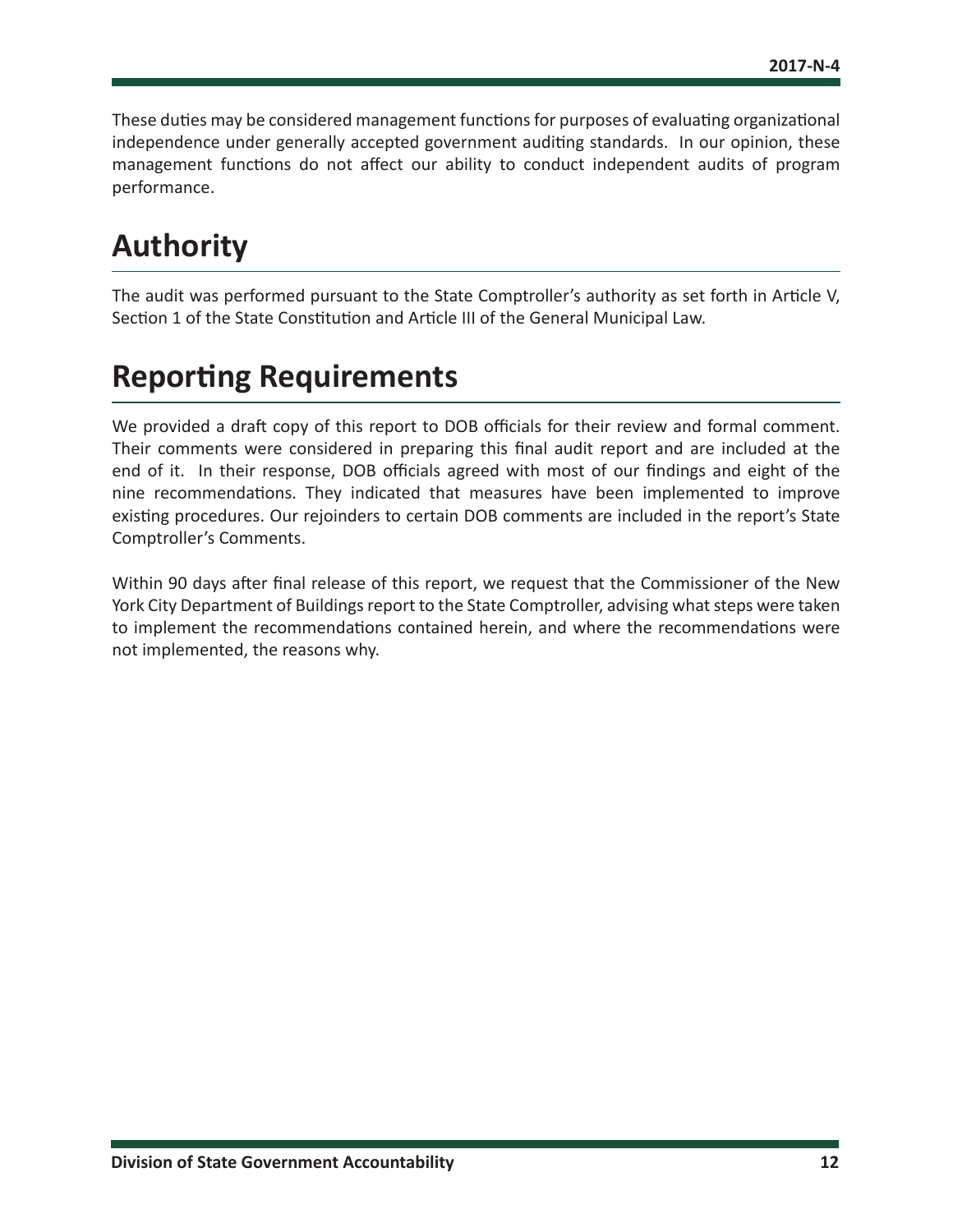## <span id="page-13-0"></span>**Contributors to This Report**

**Kenrick Sifontes**, Audit Director **Gene Brenenson**, CPA, Audit Manager **Savíya Crick**, CPA, CFE, Audit Supervisor **Marsha Paretzky**, Examiner-In-Charge **Jiaying Li**, Senior Examiner **Manna Zhen**, Senior Examiner

## **Division of State Government Accountability**

Andrew A. SanFilippo, Executive Deputy Comptroller 518-474-4593, [asanfilippo@osc.ny.gov](mailto:asanfilippo%40osc.ny.gov?subject=)

> Tina Kim, Deputy Comptroller 518-473-3596, [tkim@osc.](mailto:tkim%40osc.ny.gov?subject=)ny.gov

Ken Shulman, Assistant Comptroller 518-473-0334, [kshulman@osc.](mailto:kshulman%40osc.ny.gov?subject=)ny.gov

## **Vision**

A team of accountability experts respected for providing information that decision makers value.

## **Mission**

To improve government operations by conducting independent audits, reviews and evaluations of New York State and New York City taxpayer financed programs.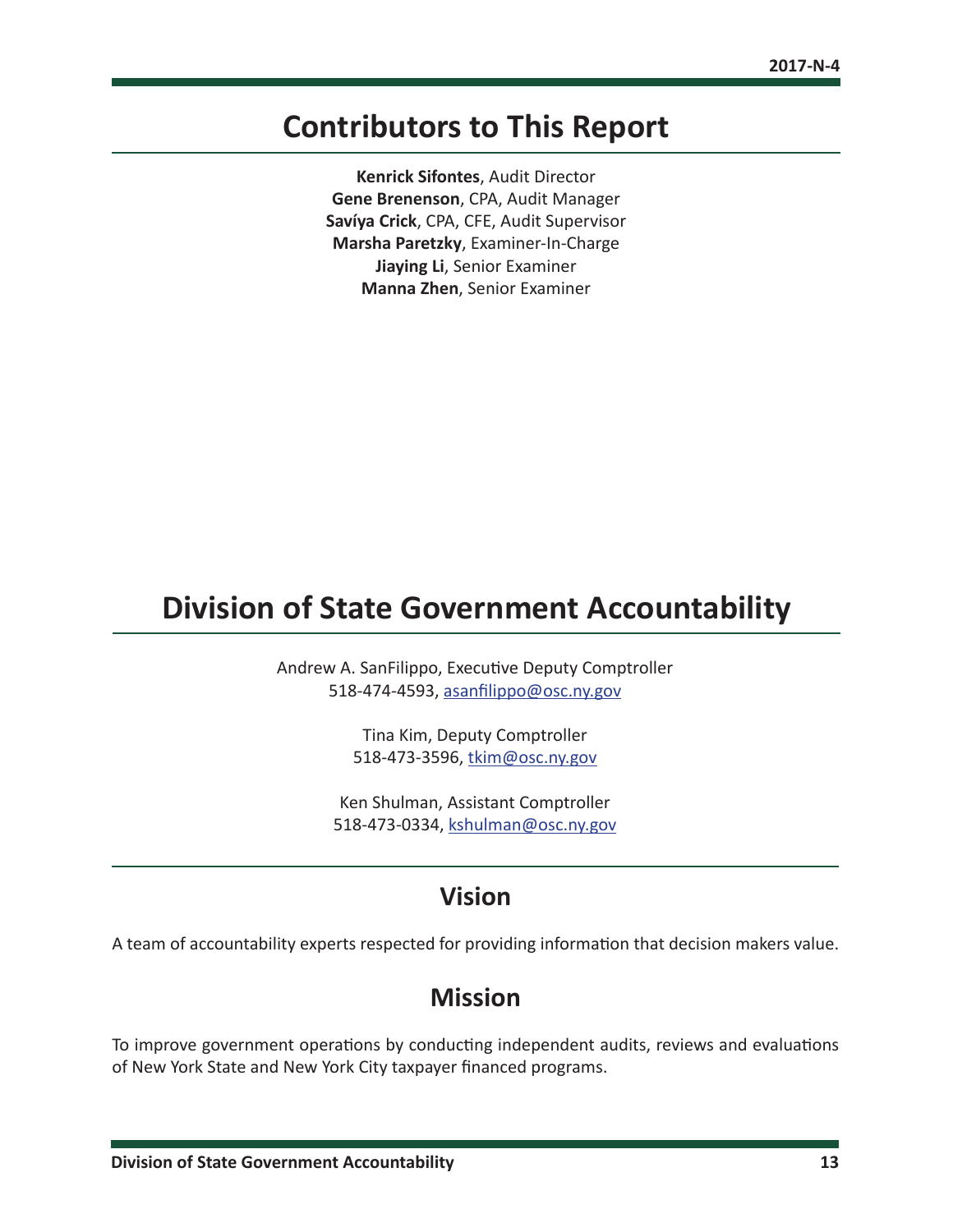## <span id="page-14-0"></span>**Exhibit A**

## **Rouging of Elevator Hoist Cables**

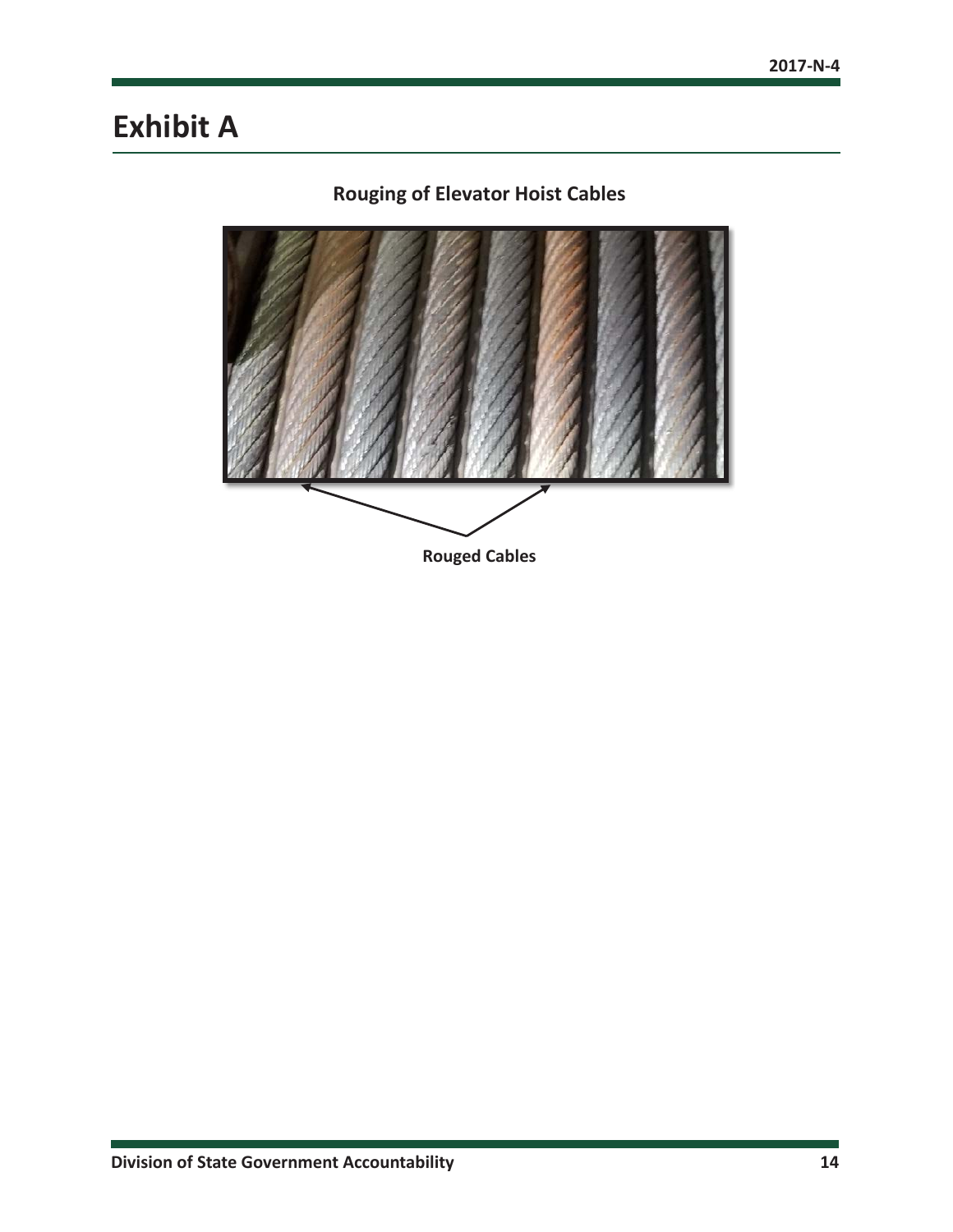## <span id="page-15-0"></span>**Exhibit B**

| <b>Building</b> | <b>Borough</b> | No. of           | No. of           | <b>Missed</b>     | <b>Type of</b>    | <b>Missed</b>     | Type of    |
|-----------------|----------------|------------------|------------------|-------------------|-------------------|-------------------|------------|
|                 |                | <b>Elevators</b> | <b>Elevators</b> | <b>Violations</b> | <b>Violations</b> | <b>Procedures</b> | Procedure  |
|                 |                | in Building      | <b>In Sample</b> |                   |                   |                   |            |
| 1               | Manhattan      | 10               | 1                | 0                 | N/A               | 0                 | N/A        |
| $\overline{2}$  | Manhattan      | 8                | 1                | 4                 | 1, 2, 3, 4        | $\overline{2}$    | 1, 2       |
| 3               | Brooklyn       | $\overline{2}$   | $\overline{2}$   | $\overline{7}$    | 1, 5, 6, 7,       | $\overline{2}$    | 1, 3       |
|                 |                |                  |                  |                   | 8, 9, 10          |                   |            |
| 4               | Brooklyn       | $\overline{2}$   | $\mathbf{1}$     | $\overline{2}$    | 1, 11             | $\overline{2}$    | 1, 4       |
| 5               | <b>Bronx</b>   | $\mathbf{1}$     | 1                | 4                 | 2, 12, 13,        | 3                 | 5, 6, 7    |
|                 |                |                  |                  |                   | 14                |                   |            |
| 6               | <b>Bronx</b>   | $\mathbf{1}$     | $\mathbf{1}$     | 6                 | 13, 15, 16,       | $\mathbf{1}$      | 12         |
|                 |                |                  |                  |                   | 17, 18, 19        |                   |            |
| $\overline{7}$  | Queens         | $\overline{2}$   | $\overline{2}$   | 3                 | 16, 20, 21        | 4                 | 1, 5, 8, 9 |
| 8               | Queens         | $\overline{2}$   | $\overline{2}$   | $\mathbf{1}$      | 16                | $\mathbf 0$       | N/A        |
| 9               | Staten Island  | 1                | 1                | $\overline{2}$    | 2, 22             | 2                 | 10, 11     |
| <b>Totals</b>   |                |                  |                  | 29                |                   | 16                |            |

### **Missed Violations and Procedures**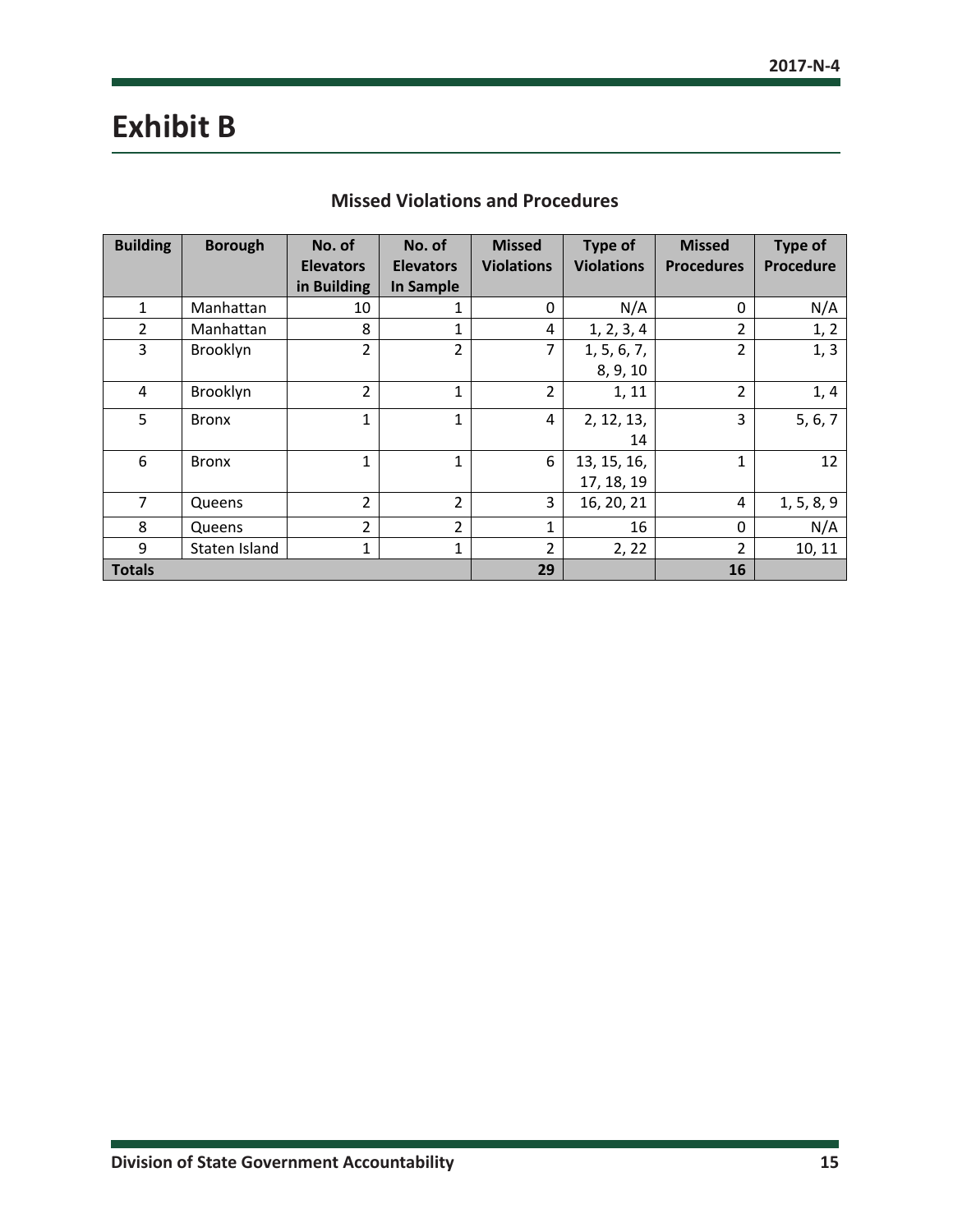| 1              | Door Zone Restrictor Not Functioning Properly      |
|----------------|----------------------------------------------------|
| $\overline{2}$ | Missing Maintenance Control Program                |
| 3              | Machine Room Temperature Too High                  |
| 4              | Worn Cables (Ropes)                                |
| 5              | Worn Gate Switch Roller                            |
| 6              | Missing "In Case Of Fire" Sign                     |
| 7              | Damage Vision Panel On Hoistway Door               |
| 8              | Adjustment Of Hoistway Door                        |
| 9              | Company Name Not On Elevator Equipment             |
| 10             | Machine Lighting Inoperative                       |
| 11             | Hoist Cable Guards And Traction Sheave Not Grooved |
| 12             | <b>Emergency Phone Not Working</b>                 |
| 13             | Worn Guide Shoes/Roller Guides                     |
| 14             | <b>Guard Cover For Machine Tack Was Off</b>        |
| 15             | Plastic Pit Light (Fire Hazard)                    |
| 16             | Maintenance Log Was Missing Or Not Up-To-Date      |
| 17             | <b>Rouging Of Cables</b>                           |
| 18             | Seal Missing From The Governor                     |
| 19             | <b>Missing Hatch Door</b>                          |
| 20             | Car Position Monitoring Failure (Cease Use)        |
| 21             | 6-AMP Fuse In The Controller Was Jumped            |
| 22             | <b>Expired Fire Extinguisher</b>                   |
|                |                                                    |

## **Description of Violations**

## **Description of Procedures**

| $\mathbf{1}$   | Did Not Cease Use the Car Due To Door Zone Restrictor Malfunction                 |
|----------------|-----------------------------------------------------------------------------------|
| $\overline{2}$ | Did Not Have The Proper Tool (Gauge) To Test And Did Not Test The Cable           |
| 3              | Did Not Check The Emergency Stop Switch                                           |
| 4              | Did Not Check Nor Realize The Expiration Date Of The Annual Break Maintenance Tab |
| 5              | Did Not Physically Check The Stop Switch                                          |
| 6              | Did Not Check All Doors From Hallway Side                                         |
| 7              | Did Not Stand Firm Inside The Elevator Car To Check If The Elevator Was Shaking   |
| 8              | Did Not Check Fire Gibs                                                           |
| 9              | Did Not Check The Emergency Phone In The Elevator                                 |
| 10             | Did Not Open And Check The Controller                                             |
| 11             | Did Not Check The Ventilation On The Hydraulic                                    |
| 12             | Did Not Pull On Hall Doors To Check Locks                                         |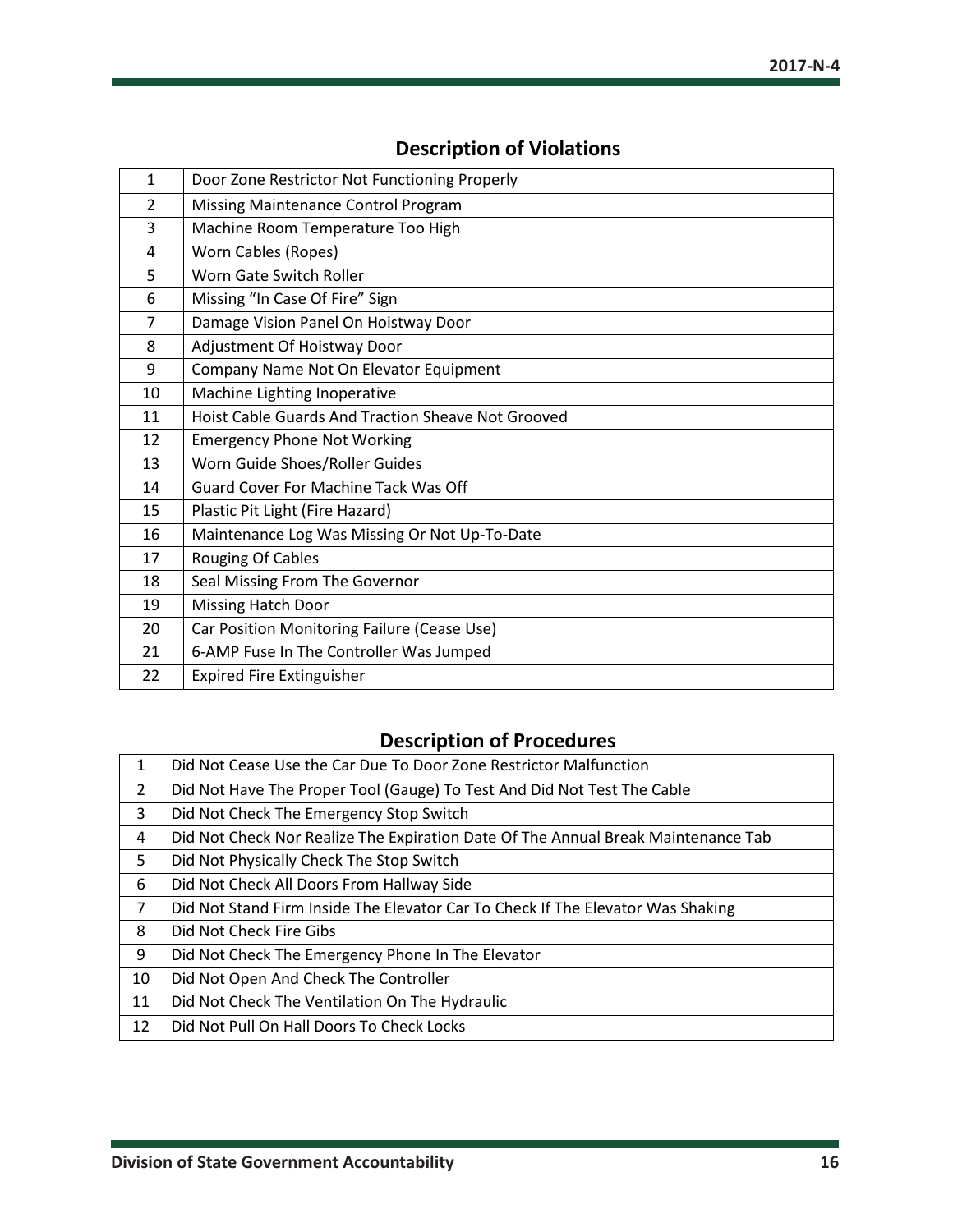## <span id="page-17-0"></span>**Agency Comments**



Rick D. Chandler, P.E. Commissioner rchandler@buildings.nyc.gov April 17, 2018

Mr. Kenrick Sifontes Office of the State Comptroller

280 Broadway 7th Floor New York, NY 10007 nvc.gov/buildings

+1 212 393 2001 tel +1 212 566 3784 fax Re: Elevator Safety Audit (Report 2017-N-4)

110 State Street, 11<sup>th</sup> Floor

Albany, New York 12236

Division of State Government Accountability

Dear Mr. Sifontes:

Thank you for the opportunity to respond to the recommendations in the abovecaptioned draft audit. The New York City Department of Buildings (the "Department"/ "DOB") is taking steps to improve our existing procedures to address the issues identified in your report.

As your report indicates, the purpose of the State of New York, Office of the State Comptroller's audit was to determine whether inspectors have the proper credentials and whether they perform elevator inspections and tests timely and properly. We appreciate the opportunity to address your audit findings and concerns, and will use these findings as a guide to further improve our policies and procedures.

The Department agrees with most of your findings and has implemented measures to improve existing procedures. During the course of the audit, and since the audit's completion, the Department has introduced various initiatives to better monitor workload and conduct inspections in a more efficient manner. The Department has also proactively performed monitoring inspections since July 2017 and meets regularly with the contracted inspection companies.

Following are the Department's responses to the nine (9) recommendations, as well as clarifying comments.

**Clarification of Comments:** 

#### **Code Interpretation**

The Department observes the following rules:

The Department accepts late filings of inspection and test reports and/or untimely filings of affirmations of correction as filed, upon payment of the appropriate civil penalties as set forth in subdivision (h) and (i) of § 103-02 of Title 1 of the Rules of the City of New York (RCNY), if filed within twelve (12) months of the date the inspection and test was conducted or the date the affirmation was due. Reports and affirmations filed after such twelve (12) month period are deemed expired. In such cases, the appropriate civil penalties must be paid, a new inspection and test must be performed for the current inspection and test cycle and a new report filed. (Please see the following chart.)

\* Comment 1

build safe live safe

\*See State Comptroller's Comments, Page 22.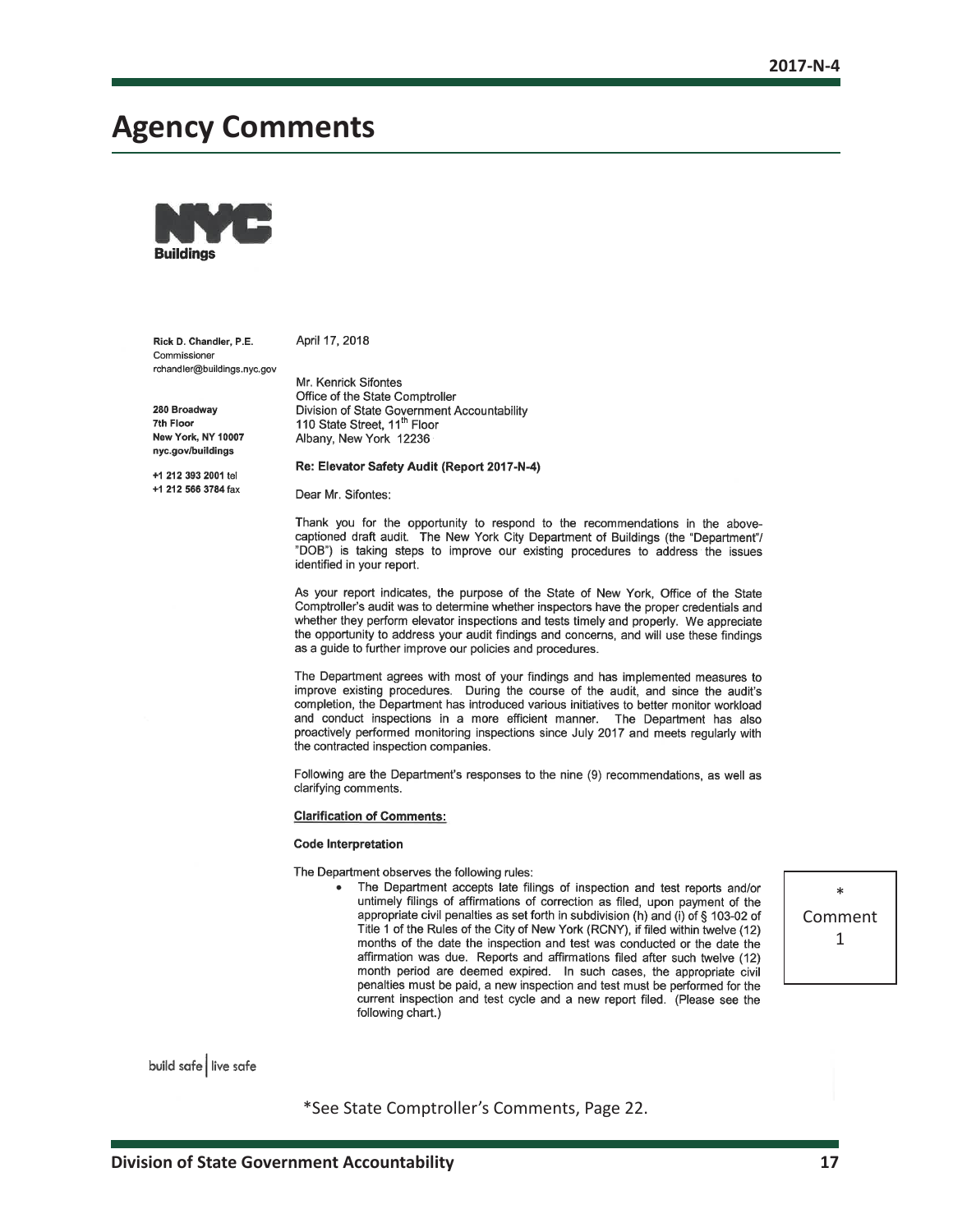| <b>CAT 1 Violations</b><br>(No Report Filed) |                         |                                 |                       |
|----------------------------------------------|-------------------------|---------------------------------|-----------------------|
| <b>Issue Date</b>                            | <b>Inspection Cycle</b> | If filed 12/31 of that<br>Cycle | Last day to file late |
| 6/10/2015                                    | 2014                    | 12/31/2014                      | 12/31/2015            |
| 12/01/2016                                   | 2015                    | 12/31/2015                      | 12/31/2016            |
| 9/15/2017                                    | 2016                    | 12/31/2016                      | 12/31/2017            |

It appears your audit team misunderstood the Department's annual inspection requirement as it pertains to filing requirements. This in turn, distorted some of the findings described in the audit draft report, specifically, those regarding the missing records for Category 1 tests in 2016 and the timeliness of violation issuance.

#### **RESPONSE TO RECOMMENDATOINS:**

#### **Recommendation 1:**

"Reinforce with elevator inspection companies the required procedures for proper elevator inspections and identify violations that require elevators to be taken out of service."

#### **DOB's Response:**

The Department agrees with this recommendation. Since October 2017, the Department has proactively held regularly scheduled meetings with both private contractors, Crimson and NEIS. These meetings are ongoing and the most recent meeting was conducted on April 5, 2018. Attendees include the following:

- Representatives from the contracted elevator inspection companies (Crimson and NEIS).
- DOB representatives from the elevator administrative and technical teams and the DOB Contracting Office.

All pertinent procedural and inspection-related items including Cease Use procedures are included on the agendas.

#### **Recommendation 2:**

"Require that non-DOB inspectors comply with all DOB procedures when performing elevator inspections, including having the necessary tools to thoroughly inspect the elevators."

#### **DOB's Response:**

The Department agrees with this recommendation. During meetings with the contracted elevator inspection companies, the Department has emphasized the importance of having all necessary tools and equipment on site and readily available prior to performing any inspections. Those requirements have been documented, and the contracted elevator inspection companies have confirmed that they will comply with all such requirements and ensure that all such tools and equipment are provided to their inspectors.

#### **Recommendation 3:**

"Re-inspect the elevators previously inspected by ineffective non-DOB inspectors."

#### **DOB's Response:**

The Department agrees with this recommendation.

The Department will assess elevators previously inspected by "ineffective" non-DOB inspectors as it deems necessary. Based on the Department's assessment, we may perform complete physical re-inspections.

build safe live safe

\* Comment 2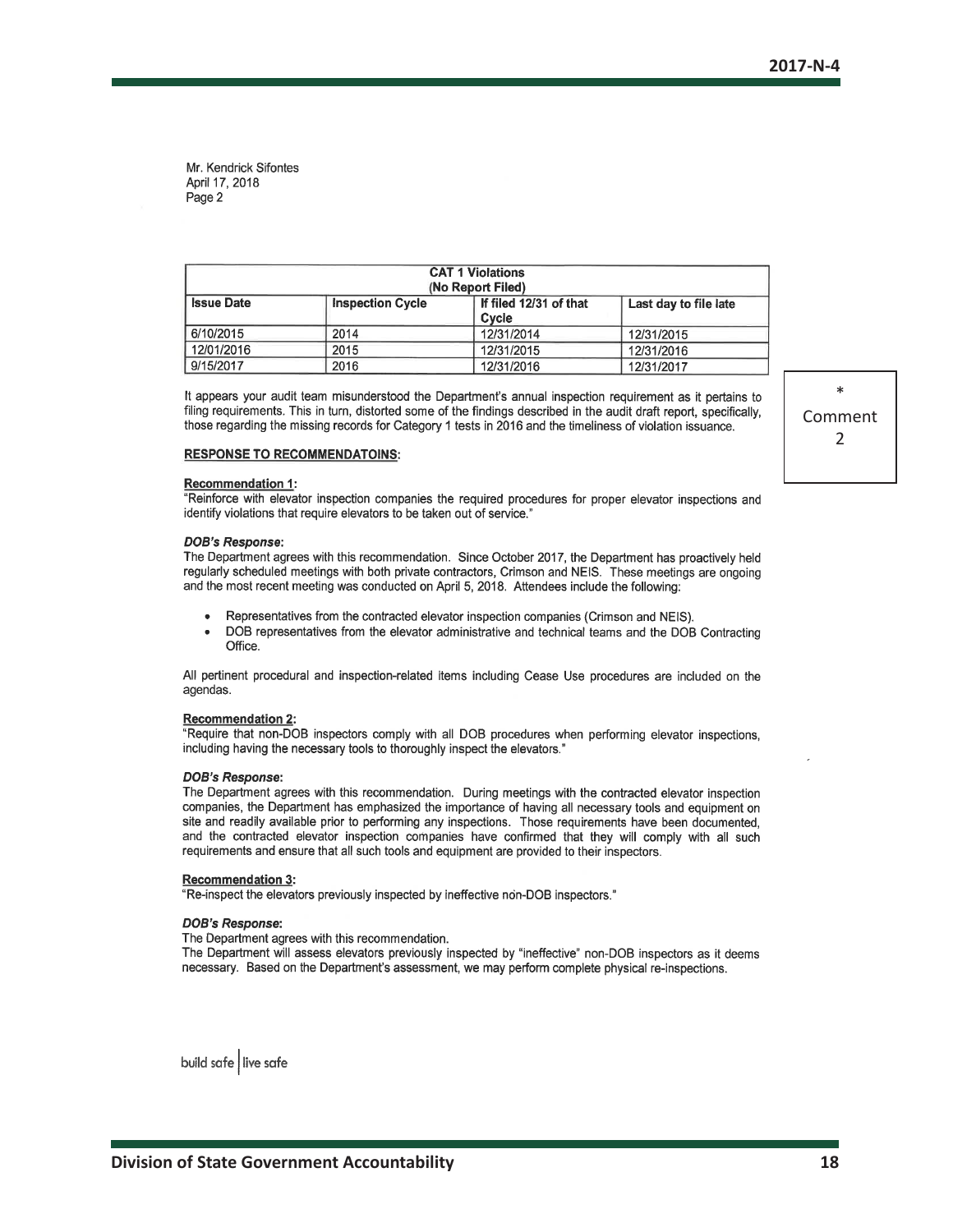#### Recommendation 4:

"Revisit the practice of discontinuing elevator inspections at a site when an elevator is taken out of service."

#### **DOB's Response:**

The Department agrees with this recommendation, and has already discontinued this practice. All DOB inspectors and the contracted inspectors received very clear instructions to continue all elevator inspections at a site regardless of whether there is a Cease Use car or not. In January 2018, prior to the release of the audit draft report, DOB informed the contractors of the following:

#### Cease Use Policy (effective as of Thursday, January 25, 2018)

- DOB's Elevator Division must be notified immediately (by inspector) of all inspections resulting in a Cease Use order for single and multiple elevator buildings.
- In single elevator buildings, the Department will continue to request that the building superintendent notify the elevator company of Cease Use orders.
- In the case of multiple elevator buildings, when a Cease Use order is issued for one elevator, DOB's Elevator Division must be notified immediately (by inspector). Inspectors will continue inspections in that building. DOB's Elevator Division must be notified immediately of any subsequent Cease Use order.
- Complete all inspections in multiple elevator buildings regardless of how many devices received Cease Use orders.

Subsequently, the Department witnessed an uptick in Cease Use inspections and reporting.

#### **Recommendation 5:**

"Penalize Crimson and NEIS for improper inspections as appropriate."

#### **DOB's Response:**

The Department agrees with this recommendation. The Department will improve current inspection procedures in conjunction with existing contractual requirements.

#### **Recommendation 6:**

"Ensure that DOB communicates upcoming inspections with building owners. Establish specific deadlines by which building owners should respond to no-access inspection attempts."

#### **DOB's Response:**

The Department agrees with this recommendation. Please note that if an inspector cannot gain access to a property on the first inspection attempt, the Department makes a follow up attempt. If the inspector cannot gain access during the follow up attempt, the inspector posts a Notice to Call for Inspection (LS-4) form at the property, which prompts the owner to call and schedule an appointment for inspection. Upon receiving an LS-4 form, property owners are responsible for calling the Department to schedule an inspection.

In addition, the Department is currently developing standard operating procedures for handling no access inspections, which will include deadlines by which building owners should call for an appointment.

#### **Recommendation 7:**

"Determine the reasons for the missing inspections in 2015 and 2016 and work to eliminate those conditions."

#### **DOB's Response:**

The Department agrees with this recommendation and makes every effort to constantly improve in this area; however, there are certain circumstances that are beyond the Department's control. For example, property owners can deny access and DOB cannot forcefully enter to perform periodic/routine inspections. Furthermore, the Department has established and signed the elevator inspections and tests, filing

build safe live safe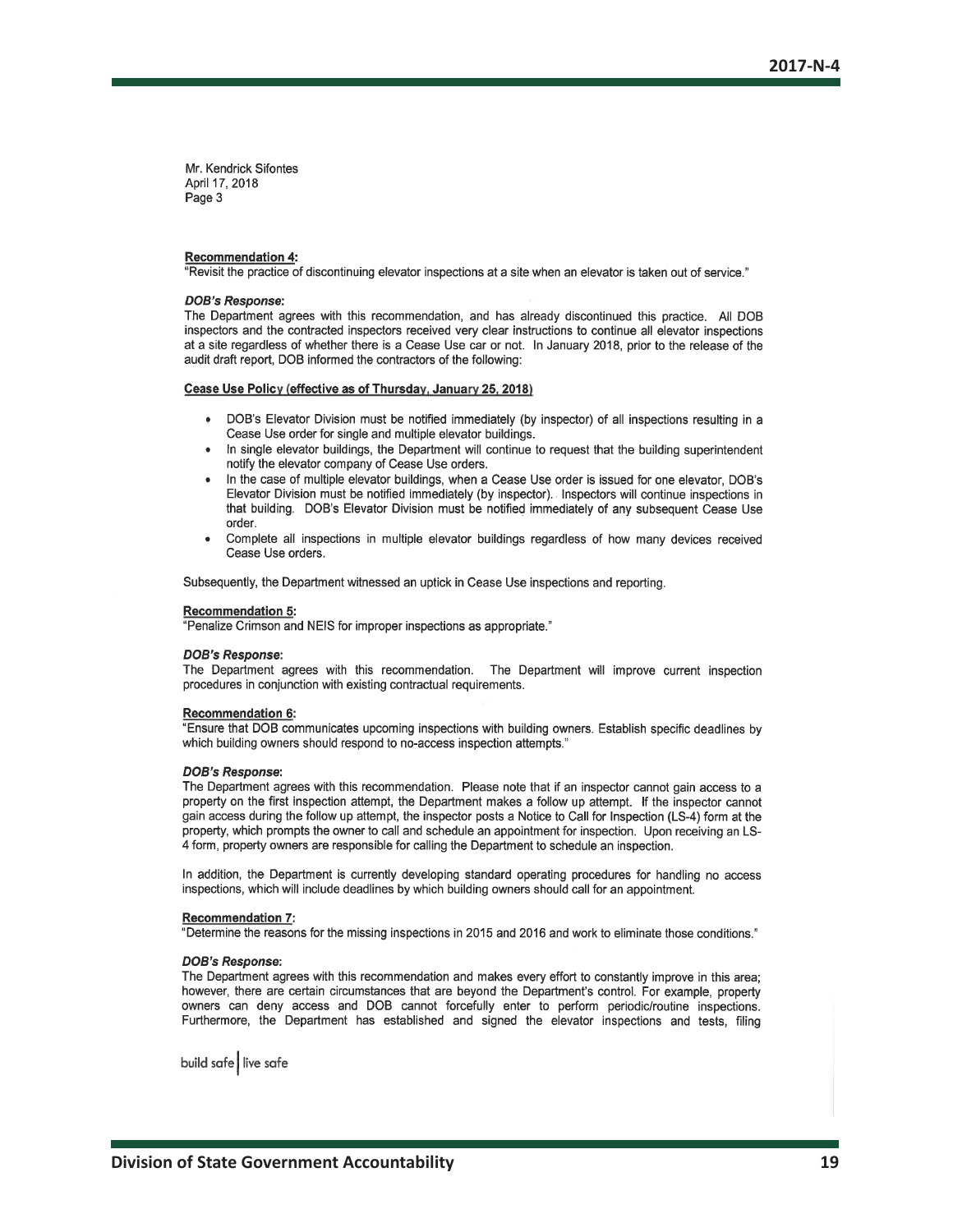requirements, penalties and waivers rule, which penalize building owners who do not comply with Category 1 and Category 5 test requirements as per code. Nonetheless, the Department will continue to enhance its efforts in this area by improving its existing procedures and will develop additional action plans to address these challenges.

#### **Recommendation 8:**

"Take additional actions, such as monetary penalties, against building owners when elevator tests are not performed."

#### **DOB's Response:**

The Department disagrees with this recommendation. As a pre-requisite to implementing this recommendation, the City Council would need to enact new laws. Any additional action, such as imposing penalties beyond those currently allowed, would require legislative change. Notably, DOB currently imposes penalties across all applicable devices in relation to Category 1 and Category 5 tests and filings. This also includes significant late fees for untimeliness (see chart below). In addition, DOB's technical inspectors also issue ECB violations for non-compliance.

\* Comment 3

|                                          | <b>Residential (J)</b> | <b>Non-Residential (A)</b> |                            |
|------------------------------------------|------------------------|----------------------------|----------------------------|
| <b>Initial Inspection Report (ELV3)</b>  | CAT 1, 3, and 5        | <b>CAT1</b>                | CAT 3 and 5                |
| Late filing fee per month per device     | \$50                   | \$150                      | \$250                      |
| Max late filing fee per year per device  | \$600                  | \$1,800                    | \$3,000                    |
| Failure to file fee per year per device  | \$1,000                | \$3,000                    | \$5,000                    |
|                                          |                        |                            |                            |
|                                          |                        |                            |                            |
|                                          | <b>Residential (J)</b> |                            | <b>Non-Residential (A)</b> |
| <b>Affirmation of Correction (ELV29)</b> | <b>CAT1</b>            | <b>CAT1</b>                | CAT 3 and 5                |
| Late filing fee per month per device     | \$50                   | \$150                      | N/A                        |
| Max late filing fee per year per device  | \$600                  | \$1,800                    | N/A                        |

#### **Recommendation 9:**

Communicate more timely with building owners and management when Category 5 tests are not performed."

#### **DOB's Response:**

The Department agrees with this recommendation and is working diligently to become more efficient in this area. DOB NOW: Safety for elevators is planned for launch in the summer of 2018; violation issuance and communication related to inspection and compliance filings will become more streamlined as a result.

build safe live safe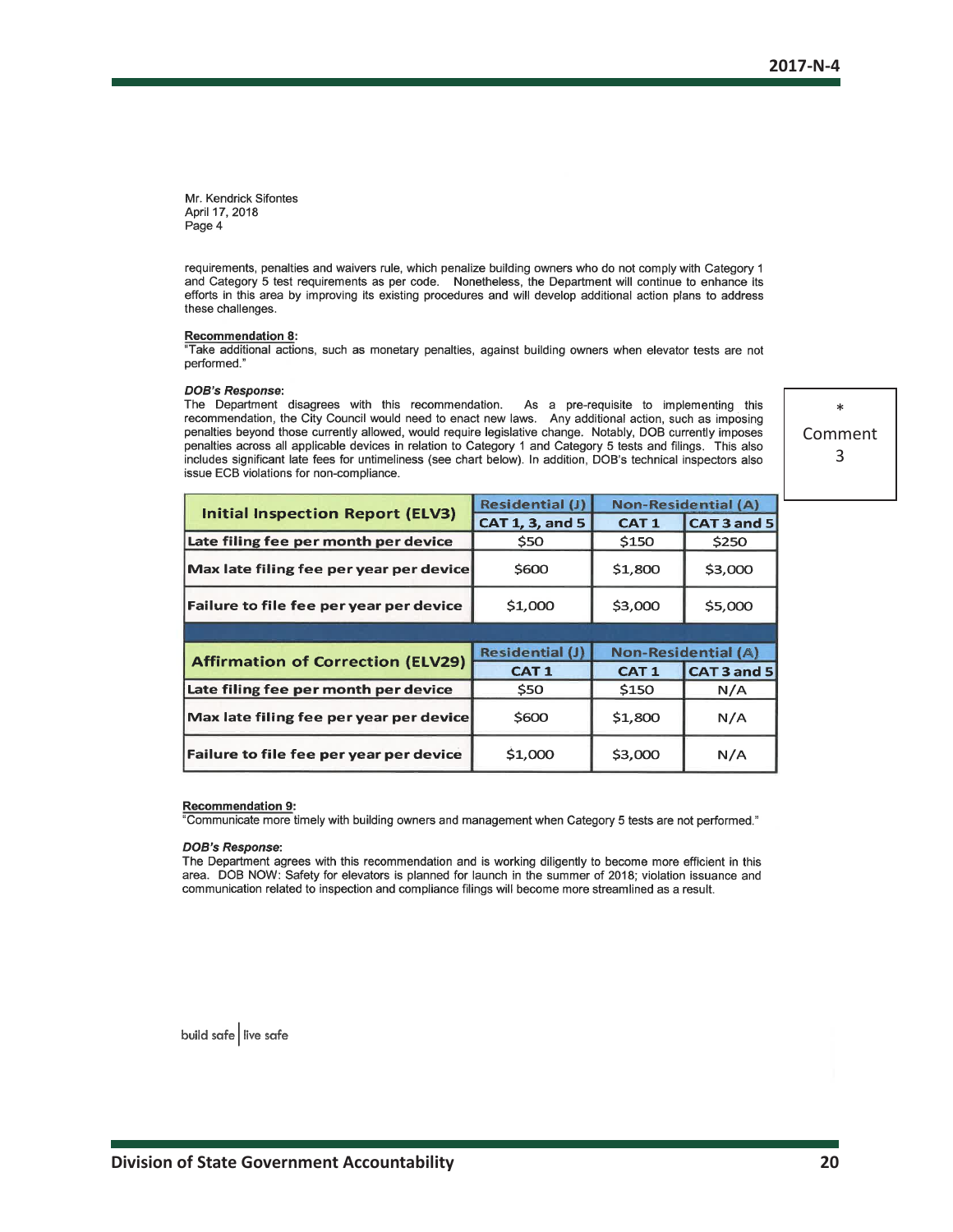Thank you, once again, for giving us the opportunity to respond to your audit.

Sincerely,

miley

Rick D. Chandler, P.E. Commissioner

cc: George Davis, III Archana Jayaram Timothy Hogan Germain Difo Kerry Castro

build safe live safe